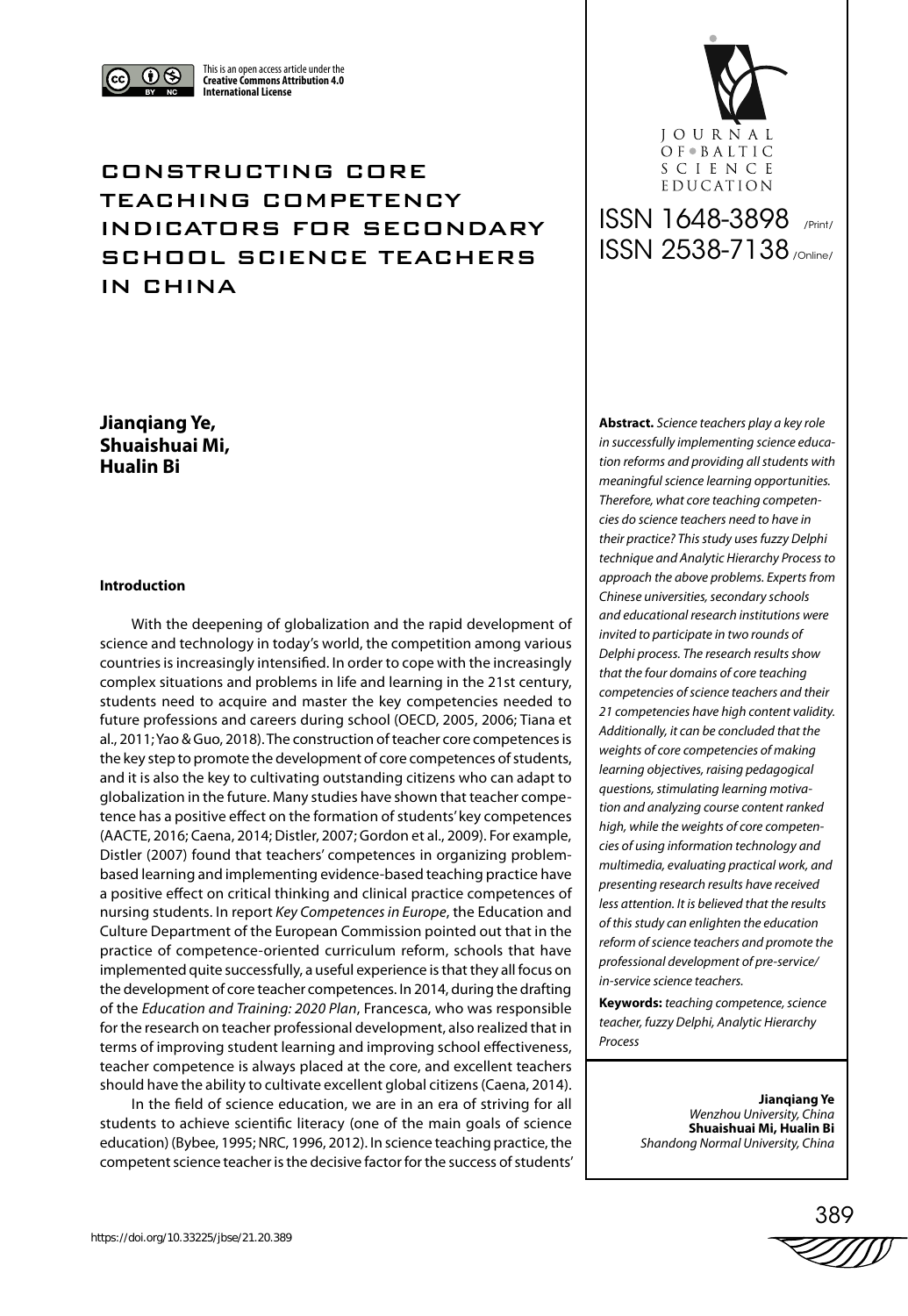ISSN 1648–3898 /Print/ ISSN 2538–7138 /Online/

science learning and the development of scientific key competences (Shaharabani & Tal, 2016). However, current school science disciplines, especially secondary school physics and chemistry, are not welcomed by students (Hofstein et al., 2011). This undoubtedly brings many difficulties to the teaching practice of science teachers and leads to the decline of the quality of science learning, and students' scientific literacy is ultimately difficult to be effectively developed. Davis et al. (2006) pointed out that science teachers in current school need to deal with the following challenges: understanding scientific disciplines and its subject matter; understanding of learners; understanding of teaching practice; understanding of learning environments and subject specialization.

Therefore, what are the key competences that a competent science teacher should have in dealing with these challenges and dilemmas? Eichinger (1992) pointed out that a competent science teacher should have interest in science; be competent in experimental demonstration and teaching; design experiments based on limited instruments and chemicals; have willingness to take time to prepare experiments and demonstrations, etc. Champagne and Hornig (1987) considered that a qualified science teacher should teach students to be productive and responsible citizens and generate student interests in science and prepare students to enter science as career. Bruce and Leonie (2006) found that the characteristics of the effective science teacher mainly include teaching methods, communications, enthusiasm, organizations, relationships between teacher and student, assessment of students, etc. Additionally, countries such as the United States and Australia have also enacted professional standards for the core teaching competencies of science teachers in secondary schools. For example, in *National Science Education Standards* (NSES), American science teachers' core teaching competencies such as implementation of inquiry teaching, evaluation of students' inquiry ability and educational research got attention (NRC, 1996). And Australian *National Professional Standards for Highly Accomplished Teachers of Science* pays special attention to science teachers' evaluation ability, inquiry-based teaching practice, digital literacy, and educational research skill as well (ASTA, 2002).

However, unlike the United States and Australia, which issued professional standards of core competences for science teachers, there is no textual standard for science teachers in China except a universal standard for both primary and secondary school teachers. Moreover, there are few studies on the core teaching competencies of secondary science teachers. Since the majority of secondary science teachers in mainland China are subject teachers (e.g., physics teacher, chemistry teacher) rather than integrated science teachers who usually undertake at least two science disciplines), the research on physics or chemistry teachers is much more common than that of integrated science teachers. Therefore, research on the core competences of middle school science teachers is of great significance to the regions that implement integrated science education in mainland China. It not only promotes the professional development of teachers in the regions where integrated science education is implemented, but also contributes to the construction of a core competences system and professional standard for science teachers in the future.

#### **Theoretical Framework and Literature Review**

The concept of *competence* aims at transferring attention from knowledge (especially declarative knowledge) to the application of skills, and it is the ability of the individual to apply knowledge and skills on a certain degree of independence and autonomy (Wuttke & Seifried, 2017). Mulder (2012) believed that competence has the following specific characteristics: it is the ability, talent, and potential of a person; it is a combination of knowledge, skills, and attitudes; it is a necessary condition for an individual to make an achievement; etc. McClelland (1973) argued that the school performance does not seem to have a real power in predicting realworld competence, that is, traditional intelligence tests do not always predict future job success. For a company or an organization, what makes the concept of competence really valuable is not trying to ensure that everyone is competent for every job, but to find an organization/job that suits the individual. Spencer and Spencer (1993) put forward the *Iceberg Model* of competence which consists of knowledge, skills, self-concept, traits, and motivation. The *Iceberg Model* provides a wider understanding of the connotation and characteristics of 21st century competence in various vocations and professions. Taking teacher competence as an example, it involves the sum of psychological qualities such as the knowledge, skills, and dispositions that teachers need to complete teaching tasks, and it reflects the potential of effective behaviors shown by teachers in response to specific pedagogic situations (Caena, 2014).

It should be noted that the term *competence* or *competency* lacks a consistent meaning in both the British and European linguistic traditions (Weinert, 2001). But there are also some basic consensuses, for example,

390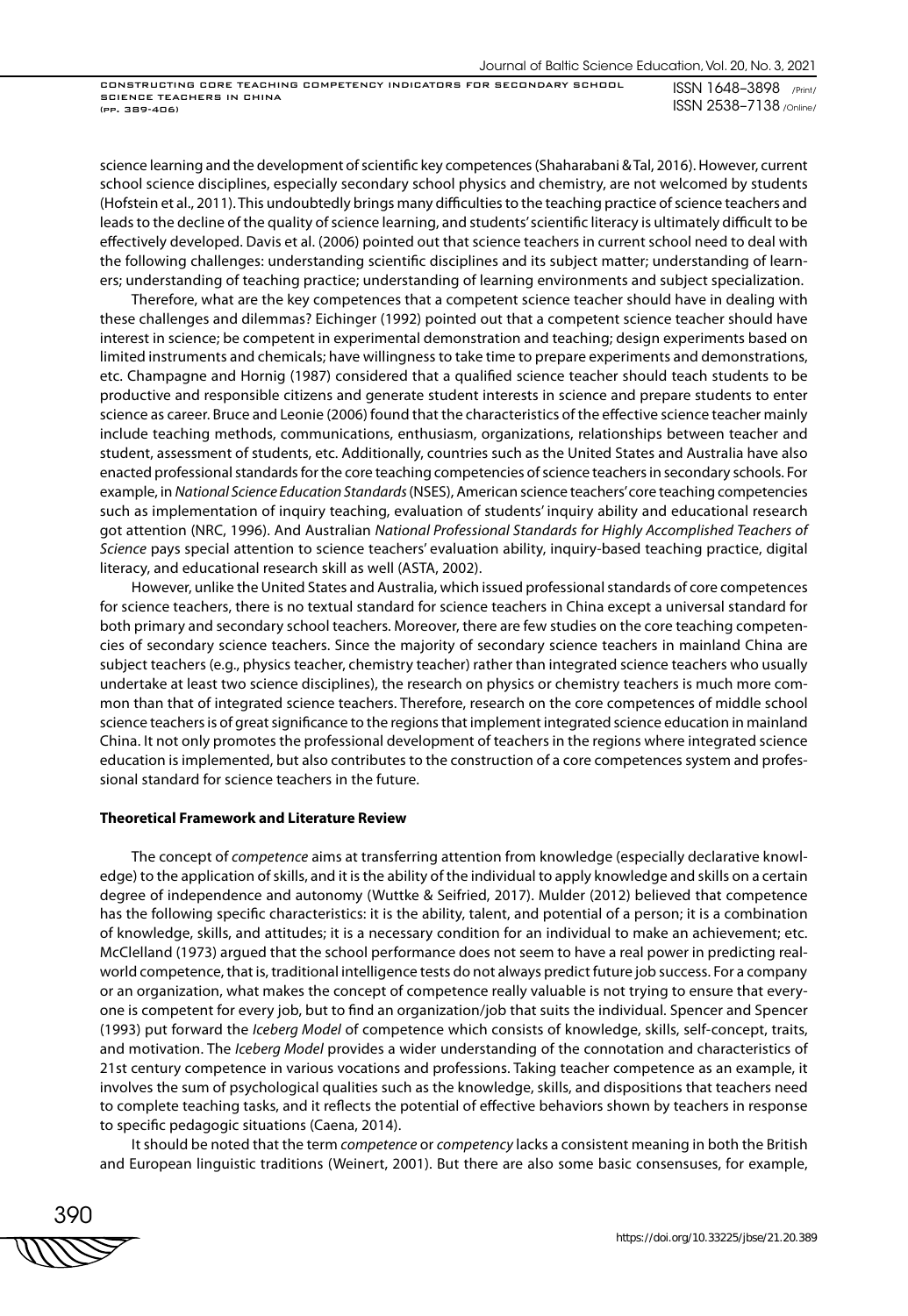that "competence" (plural "competences") is a broader term, while "competency" (competencies) refers to the different components of competence (Blömeke et al., 2015). It can be found that *competence* describes a complex feature from a holistic perspective, while *competency* has an analytical standpoint. In addition, both terms agree that a competence framework recognizes the nature of the performance requirements of certain fields in the real situation (Blömeke et al., 2015). Therefore, the definition of competence must start from the analysis of the real work context or education situation. Blömeke et al. (2015) considered competence as a horizontal continuum, which assumes that the whole is the sum of its (weighted) parts and divides competence into multiple constituents (latent abilities, skills) needed for competent performance. This study focuses on key teaching competencies (teaching competency), which places emphasis on components of competence from analytical stance.

Competencies can be understood as cognitive abilities and skills, which focuses on categorization and characterization of specialized cognitive competencies. Key Competencies of science teaching refer to clusters of cognitive perquisites that must be available for a science teacher to plan, enact and evaluate his/her science teaching practice. Undeniably, the term competence includes knowledge, dispositions, domain-specific skills, which cover all of a person's cognitive resources. Weinert (2001) pointed out that such a broad definition also has greatest disadvantage which people have confronted and have not been solved in the hundred years of scientific psychology: the integration of complementary classification and concrete performance of competence and knowledge. Therefore, the domain of science teaching competencies can be specialized and narrowly defined or very openly and widely defined.

In science education, pedagogical content knowledge (PCK) is an important part of science teachers' knowledge system. Park (2008) considered that PCK comes from teaching practice and science teachers apply PCK in their teaching practice and emphasized that PCK includes teachers' understanding and implementation. Veal and Makinster (1999) believed that PCK is competence that science teachers use a variety of strategies and evaluation methods to *translate* subject knowledge for different groups of students under the conditions of understanding the learning context, culture, and social constraints. Carlson and Daehler (2019) refined PCK in science education from the aspects of collective PCK (cPCK), personal PCK (pPCK), and enacted PCK (ePCK), which integrated PCK (e.g., discipline, topic, concept) and competence (planning, enacting, reflecting, and evaluating) based on the educational context and practice. Obviously, different scholars have different understandings on whether PCK is knowledge or competence. After sorting out various viewpoints, this study believes that PCK is the knowledge owned by teachers, and only after teachers have the knowledge of students' understanding, teaching strategies and evaluation, can they demonstrate those core competencies in the teaching plan or the instruction enactment. And science teachers can successfully apply core teaching competencies across a maximum number of different tasks based on their classroom experiences and context.

To sum up, *teacher competence* involves implicit and explicit knowledge (e.g., PCK, subject matter, assessment knowledge), cognition, practical skills, and dispositions (motivation, belief, value orientation and emotion), and *teaching competency* reflects the core competencies of secondary science teachers to cope with various daily teaching situations. The former describes a complex feature from a holistic perspective, while the latter places emphasis on components of competence from analytical stance. Besides, in order to clarify the relation among teaching competency, teacher competence and competence, Figure 1 is presented. As can be seen in Figure 1, in terms of the subordination relation among them (teaching competence, teacher competence and competence), the former is subordinate to the latter respectively, and the latter involves a broader and systematic professional concept, which is universal and general. For example, Sudirman (2017) divided teacher competence into teaching/pedagogical competency, individual competency, social competency, and professional competency. Similarly, Green and Osah-Ogulu (2003) identified three categories of teacher competence: intellectual competency, environmental competency, and pedagogical competency. As the mentioned above, the scope of the concept of teacher competence is wider than that of teaching competency.

391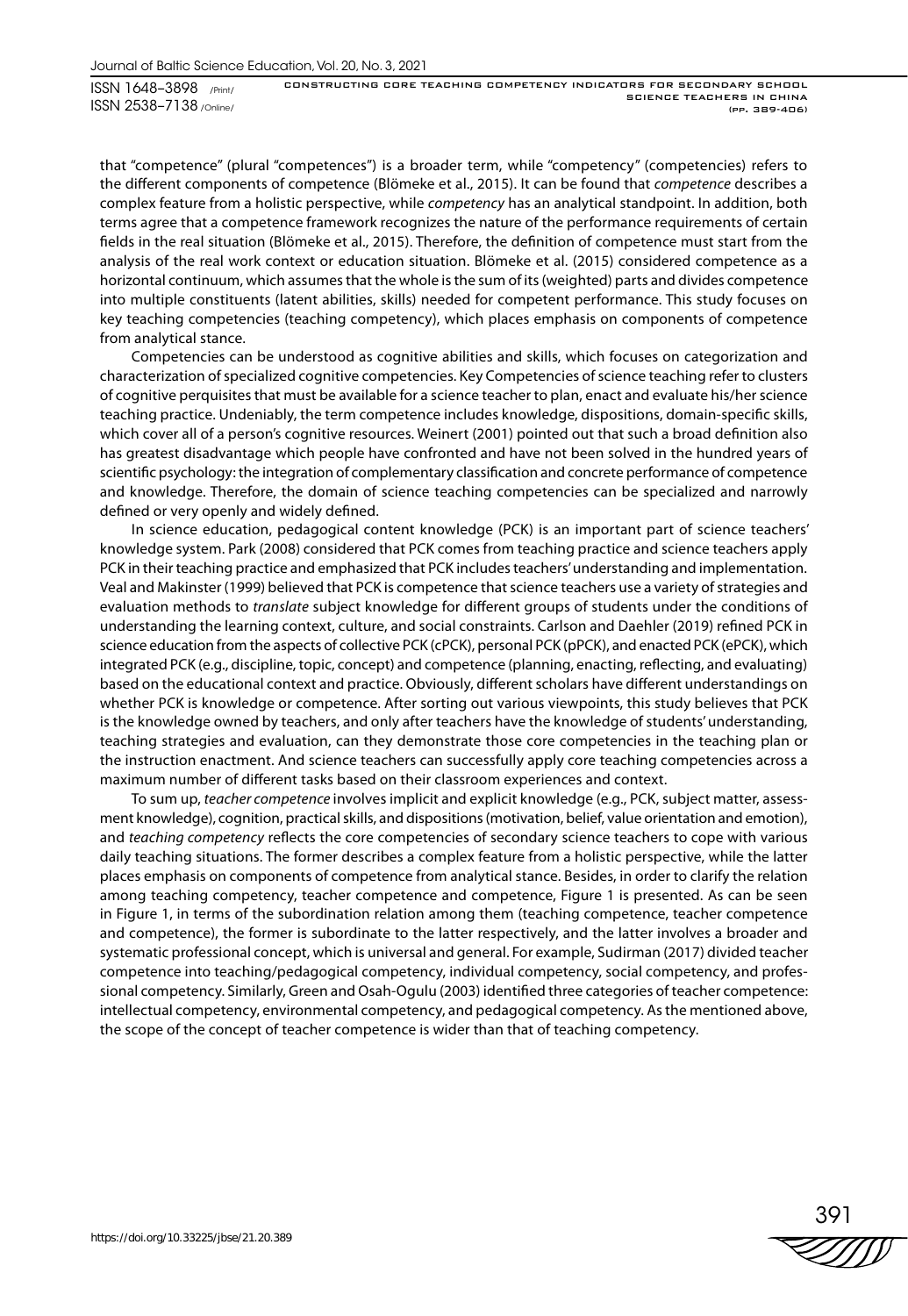ISSN 1648–3898 /Print/ ISSN 2538–7138 /Online/

#### **Figure 1**

*The Subordination among Competence, Teacher Competence, and Teaching Competency*



#### *Teacher Competence*

The European Teacher Competence Framework (ETCF) describes the concept of teacher competence as follows: *it involves implicit and explicit knowledge, cognition, practical skills, and dispositions (such as motivations,*  beliefs, values and emotions); it can meet the complex needs of teachers (for example, teachers can make them behave *professionally and appropriately in specific situations by mobilizing psycho-social resources); it can ensure that teachers carry out their tasks effectively and the tasks were completed efficiently, and can continuously represent the specific level of individual achievement* (Caena, 2014). Teacher competence is interdisciplinary and multifunctional and plays an important role in the realization of many important goals and helps individual deal with different tasks, and transfer in unfamiliar situations (Caena, 2014).

Many scholars have defined and studied teacher competence. For example, Bieri (2011) proposed that teacher competence should include five dimensions such as communication, cooperation, self-confidence, motivation, and fact-finding. Kaendler et al. (2015) divided teacher competence into professional knowledge, teacher beliefs, the ability to plan interaction, monitor, support, and consolidate interaction, and reflect. Zhu et al. (2013) validated core competences related to teachers' innovative teaching, and carried out four competences: learning competence, educational competence (such as responsibility, love, sensitivity and so on), social competence and technological competence. It can be found that the definition and connotation of teacher competence is comprehensive and integrative (such as knowledge, skills, behavior, skills, self-concept, dispositions, etc.), and it is a complex psychological quality that must be mastered for individual cognition, social interaction, and professional achievement (Bieri & Schuler, 2011; Mulder, 2001; Wuttke & Seifried, 2017).

### *Teaching Competency*

Teaching competency is directly related to pedagogical skills, and it is all the repertoire that a teacher must master in dealing with different teaching situations (Caena, 2014). Tigelaar et al. (2004) pointed out that the traditional teaching competency framework mainly involves teaching methods, demonstrating skills, guidance and suggestion skills, and skills of designing course materials. Many researchers have conducted empirical studies on teaching competency. For example, Bawane and Spector (2009) divided teaching competencies into designing strategies, selection of appropriate learning resources, implementing teaching strategies, encouraging students to participate in cooperation and helping students maintain motivation. Gilberts and Lignugaris-Kraft (1997) presented five categories in instruction competencies such as preparation for specific instructional activities, presentation of material, feedback and praise, interactive assessment, and effective use of time.

In addition to the above-mentioned research on teaching competencies, there are also many studies on teaching competencies from the perspective of teachers' roles. For instance, Tigelaar et al. (2004) constructed teaching competency through the Delphi method from the perspective of roles: teacher as individual, subject

392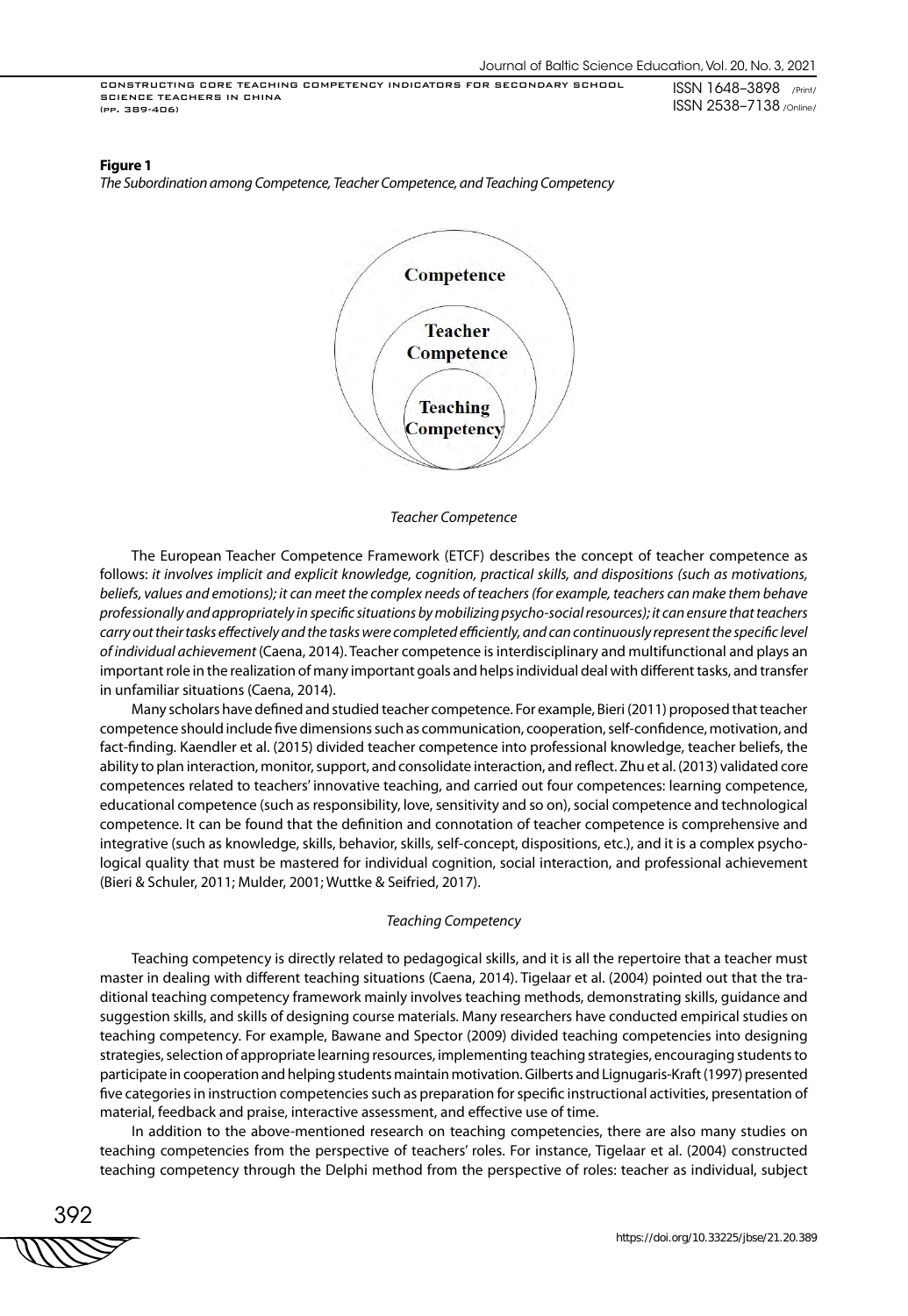ISSN 1648–3898 /Print/ ISSN 2538–7138 /Online/

CONSTRUCTING CORE TEACHING COMPETENCY INDICATORS FOR SECONDARY SCHOOL SCIENCE TEACHERS IN CHINA (pp. 389-406)

knowledge expert; facilitator of learning (such as learning evaluation) and scholar/lifelong learners. Carril et al. (2013) divided teaching competencies into the following five roles: designers and developers (designing teaching plans and strategies, developing learning resources, implementing teaching plans and strategies, and designing evaluation activities); subject content experts (developing courses); mentors (organizing and promoting various teaching practices); professionals (communication, update knowledge, attitude, and participate in professional development projects). It can be found that studies on teaching competencies all attach importance to core skills before or during the teaching practice of science teachers, such as preparation and planning skills, implementation and practical skills, evaluation skills, etc.

# *Science Teacher Competence*

Since the 1960s, many scholars have studied the competence of science teacher (Alake-Tuenter et al., 2012; Butzow & Qureshi, 1978; Mulder, 2014; Spore, 1962; Tulloch, 1986; Green & Osah-Ogulu, 2003). Butzow and Qureshi (1978) got 12 indicators of competence of science teacher: knowledge, good relationship between teachers and students, identification of individual differences, creation of vivid classrooms, subject competence, instructional design, critical thinking, etc. Alake-Tuenter et al. (2012) considered competence of science teacher as an individual comprehensive performance-oriented capacity, including a large number of knowledge structures and cognition, effective and necessary mental abilities, attitudes and values. And these elements play a role in performing tasks, solving problems, and in a profession, organization, position, or role. Alake-Tuenter et al. (2013) identified three core elements of competence of science teacher including subject matter knowledge, pedagogical content knowledge, and attitude. For another example, Sedibe et al. (2014) conducted structured interviews to explore the competence of science teacher in senior township schools in Soweto, Gauteng Province, and the results showed that these science teachers highly identify with the following three competences: enthusiasm for science teaching, qualifications and experience of science teaching, and supportive teaching materials. Through the above literature, it is found that the competence of science teacher mainly involves the following components: knowledge, teaching skills, attitudes, values and so on.

# *Science Teaching Competency*

In addition to the research on the competence of science teacher, there are scholars who have conducted empirical research on the teaching competencies of science teacher. De Putter-Smits et al. (2012) pointed out that the teaching focus of STEM disciplines or scientific subject matter should be intended to develop teaching competencies of science teacher. And teaching competencies in science education mainly include teaching practice, preparedness, engagement with students and learning of evaluation (Deacon et al., 2017). The Science Teacher Education Committee of the United States (1974) obtained 23 basic elements of teaching competencies of science teacher such as evaluating student achievement, selecting and designing teaching materials, clarifying courses and units of learning objectives, and directing practical work, etc. De Putter-Smits et al. (2012) divided the teaching competencies of science teacher into five dimensions: context handling, regulation, emphasis, design, and school innovation.Wu et al. (2018) developed a questionnaire to investigated science/math teachers' perceptions of their professional teaching competencies, which mainly include providing students a cooperative learning environment, capable of raising students' attitudes toward math/science, etc.).

Based on the above literature review, it can be found that the teaching competencies of science teacher studied by researchers mainly involved three domains: pedagogical design (such as analyzing course content and students, making learning objectives, designing activities, etc.), teaching implementation (such as organizing scientific inquiry, using information technology and multimedia, encouraging cooperation, etc.), and learning evaluation (evaluation of the learning process and feedback). In this study, the fourth domain of *teacher research* was added. McClelland (1973) stated that competence refers to the deep-level personal characteristics that can distinguish outstanding accomplishers from ordinary work. From this point of view, teacher research is an important domain of teaching competencies of science teacher. In *National professional standards for highly accomplished teachers of science,* the Australian Science Teachers Association points out that *highly accomplished science teachers are active in professional communities outside schools, writing articles for journals, participating in research projects*... Stenhouse (1981) proposed the concept of teacher research, that is, teachers conduct research on their own practice, teaching, and student learning in a systematic way. Zhu and Wang (2014) considered educational research ability as one of teachers' key

393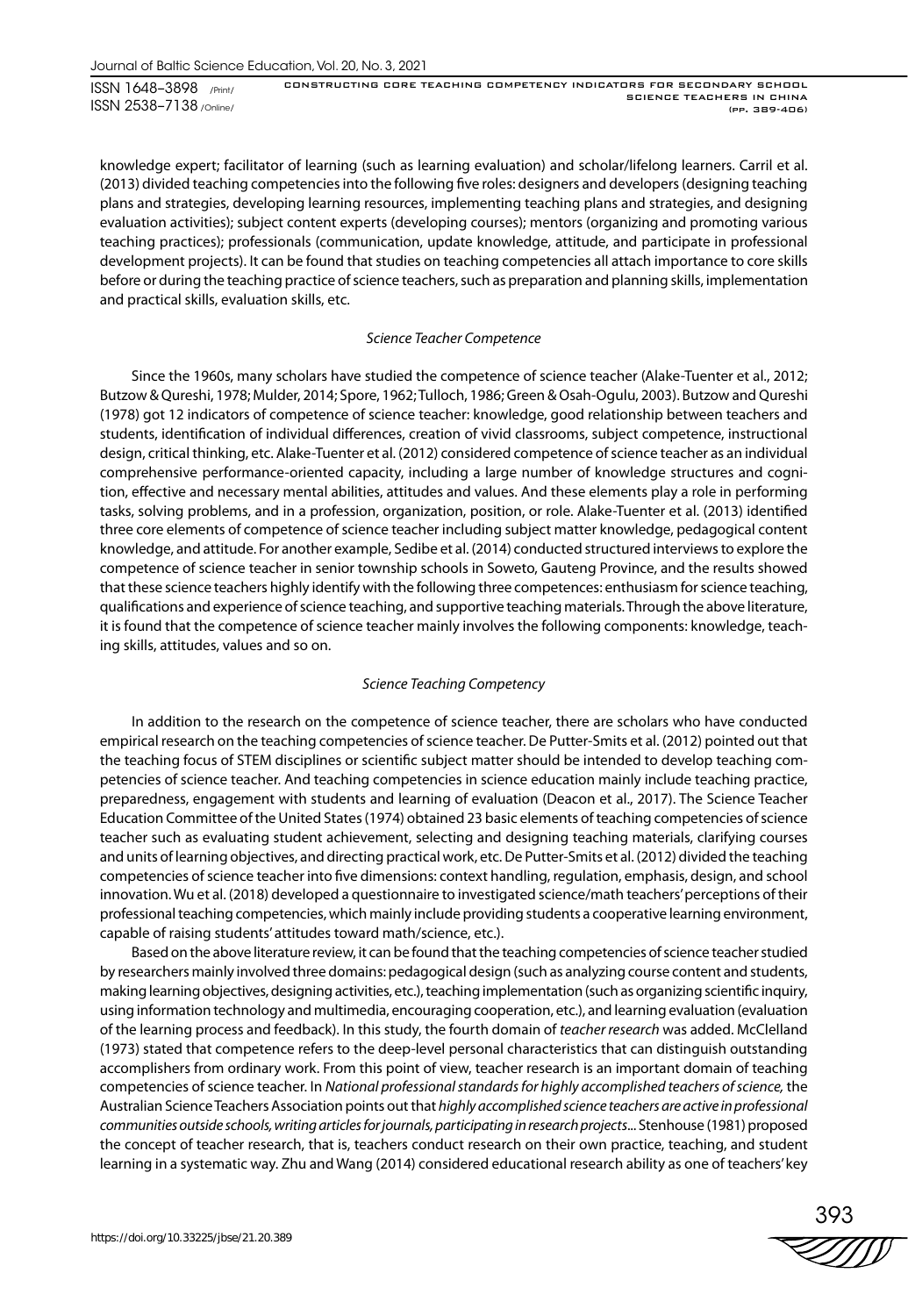ISSN 1648–3898 /Print/ ISSN 2538–7138 /Online/

competence. In order to avoid personal subjective judgments and predict which competences should be paid attention to in the teaching competencies of a science teacher, we chose the Delphi technique for this research.

#### *Research Problem*

However, as a topic in the field of science education research, the focus of science teacher mainly involves PCK (Shulman, 1986 &1987), views on nature of science (Lederman, 1992; Abd-El-Khalick & Lederman, 2000), dispositions (Flores, 2016), and few research studies on the core teaching competencies of science teachers (Ye et al., 2019). And even if it is competence research about science teacher, the research objects are mainly about elementary science teacher or pre-service science teacher (Deveci, 2016; Wu et al., 2018), and there are few studies for secondary school science teachers. Moreover, most of the research on (science) teacher competence only focuses on the acquisition and extraction of the competences components, instead of further comparing the relative importance (weights) of these competences to obtain more in-depth results and conclusions. In a word, unlike the international science education research that has always emphasized science courses, conceptual learning, and scientific literacy research, there is less attention paid to the research on the competence of secondary school science teachers (Ingersoll, 2011).

Given the above analysis and consideration, this study raised the following two questions:

- (a) What are the core teaching competencies should secondary school science teachers possess?
- (b) What is the relative importance (weights) among these core competences?

This study used fuzzy Delphi technique and Analytic Hierarchy Process to explore the above questions. Therefore, the study aimed to identify core competences related to science teaching that secondary science teachers should be equipped with through the authority decision processes by expert community. It is expected that the results of the study can enlighten the education reform of science teachers and promote the professional development of pre-service/in-service science teachers.

### **Research Methodology**

The fuzzy Delphi technique is an improved experts' decision-making method that introduces the fuzzy mathematic theory into the Delphi research. There are many disadvantages in the implementation of Delphi technique. For example, the implementation period is too long, and it is costly to complete the entire research through multiple rounds of repeated surveys. Moreover, the answers and feedback of experts are ambiguous and uncertain. In order to solve these problems, Murray et al. (1985) combined the Delphi technique and fuzzy set to reduce the ambiguity of the Delphi technique. Additionally, Kaufmann and Gupta (1988) proposed another more complete fuzzy Delphi process, which uses fuzzy set theory and requires participants to give three evaluation values (conservative value, optimal value, and optimistic value), and then form a Triangular Fuzzy number (TFN) and calculate their geometric means. The advantage of TFN is that it can make up for the occurrence of extreme values and enhance the effect of indicator selection (Ishikawa et al., 1993). And fuzzy Delphi technique usually requires only one or two round consultation based on Triangular Fuzzy number **(**Lin & Lu, 2013; Saido et al., 2018**).**

Analytic Hierarchy Process is a decision-making method used to deal with multi criteria problems and can handle tangible and intangible factors. Its main feature is that it can reasonably combine qualitative and quantitative decision-making, and hierarchize the decision-making process based on individual thinking and psychological patterns and can summarize multi-factor problems or complex multi-criteria into a hierarchical structure. Saaty (1977) pointed out that the hierarchy is a representative structure of complex problems in a multi-level hierarchical structure. By using a hierarchical structure, you can describe a specific problem in different groups, and then organize it into a hierarchical structure, so that the problem becomes more structured and systematic. Analytic Hierarchy Process is the result of the selection criteria and is dominated by the deepest sub-criteria. Moreover, it attaches importance to validity. If the inconsistency exceeds a certain threshold, the decision-maker will make a new choice from various standards and alternatives.

# *Participants*

The selection of experts is the key step to ensure the quality of Delphi research (Wan & Bi, 2020). Before starting the consultation and investigation formally, this research explained to each expert the purpose and necessity

394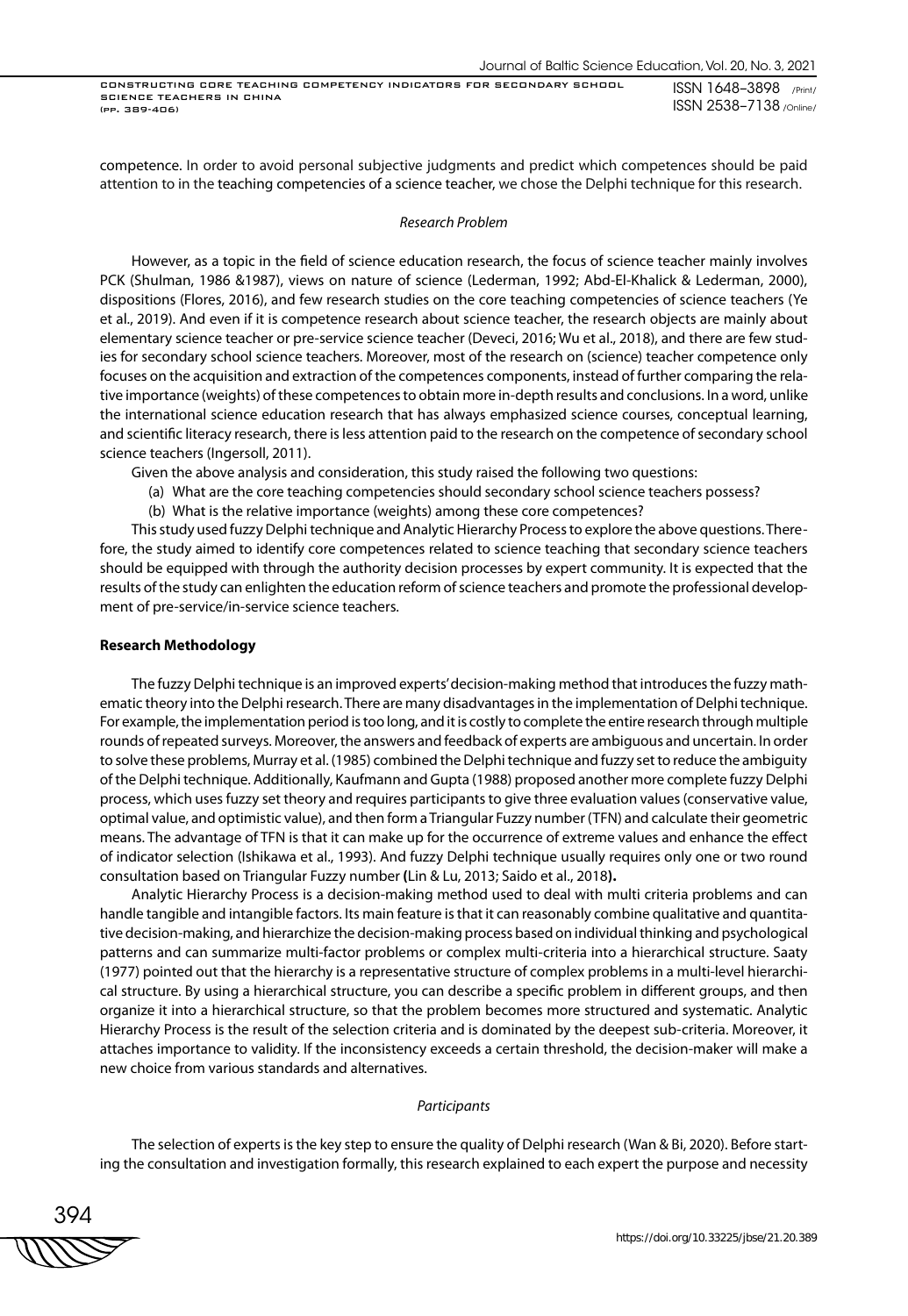of this research and the time required to participate in the research and promised that their participation in this project must volunteer, and to ensure that the experts' personal information is kept confidential and will not be disclosed to others or other purposes. The number of experts may vary from 10 to 50 (Saido et al., 2018; Wan & Bi, 2020). In this study, a total of 30 experts was invited successfully, including 10 science teachers, 8 science education administrators, and 12 university professors (See Table 2). All experts at least meet the following three or more criteria: (1) professor title; (2) at least 20 years of working experience in secondary school science teaching, science learning research or science teacher research; (3) domestic and foreign papers or academic works in science education; (4) principal or vice principal; (5) experience of trainer in science teachers' professional development. The collected expert questionnaires were reviewed. A total of 28 questionnaires met the response requirements, and the effective rate of the questionnaires was 93.33%. The invalid questionnaire was judged as the obvious regularity of the answers, and the answers did not conform to the logic and requirements of this study (for example, the three types of values must conform to the minimum value  $\leq$  the optimal value  $\leq$  the maximum value).

# **Table 1**

*Demographics of 30 Experts*

| Region        |                | Gender       | Seniority      | Title          |                |
|---------------|----------------|--------------|----------------|----------------|----------------|
| Province/City | Male           | Female       | 20-30          | $\geq 30$      | Professor      |
| Anhui         | $\overline{2}$ |              | 1              | $\overline{2}$ | 3              |
| Beijing       | 3              | 2            | $\mathbf{0}$   | 5              | 5              |
| Fujian        | 2              | $\mathbf{0}$ | $\mathbf{0}$   | $\overline{2}$ | $\overline{2}$ |
| Hainan        |                | $\Omega$     | $\mathbf{0}$   |                |                |
| Jilin         |                | 0            |                | 0              |                |
| Jiangsu       | 3              | 0            | 2              |                | 3              |
| Jiangxi       |                | 0            | $\mathbf{0}$   |                |                |
| Shanghai      |                | 0            | $\mathbf{0}$   |                |                |
| Shan'xi       |                | U            |                | U              |                |
| Shandong      | 6              | 2            | 4              | 4              | 8              |
| Shanxi        | 0              |              |                | 0              |                |
| Zhejiang      | 3              | U            | $\overline{2}$ |                | 3              |
| Total         | 24             | 6            | 12             | 18             | 30             |

#### *Instruments*

The items of instruments in this study were selected based on literature reviews and existing research results (Table 2). Specifically, the first domain (Pedagogical Design) mainly involves competences: analyzing course content (ACC), analyzing students (AS), making learning objectives (MLO), arranging procedures and steps (APS), designing activities (DA), and choosing strategies and tools (CST). The second domain (Teaching Implementation) includes stimulating motivation (SM), establishing learning context (ELC), directing practical work (DPW), organizing scientific inquiry (OSI), using information technology and multimedia (UIM), and encouraging cooperation (EC). The third domain (Learning Evaluation) includes evaluation of learning process (ELP), evaluation of academic achievement (EAA), evaluation of practical work (EPW), and feedback of evaluation (FE). And the fourth domain (Teacher Research) mainly covers competences such as raising questions (RQ), collecting data (CD), developing plan (DP), implementing protocols (IP), and presenting research results (PRR).

The instruments in this study were mainly divided into two categories: the fuzzy Delphi questionnaire and the Analytic Hierarchy Process questionnaire. Except for differences in format and structure, the contents of the two types of questionnaires are basically the same, and there are no major differences. The fuzzy Delphi questionnaire adopts 0-10 rating mode, and the participants need to give three values for each item independently. Analytic

395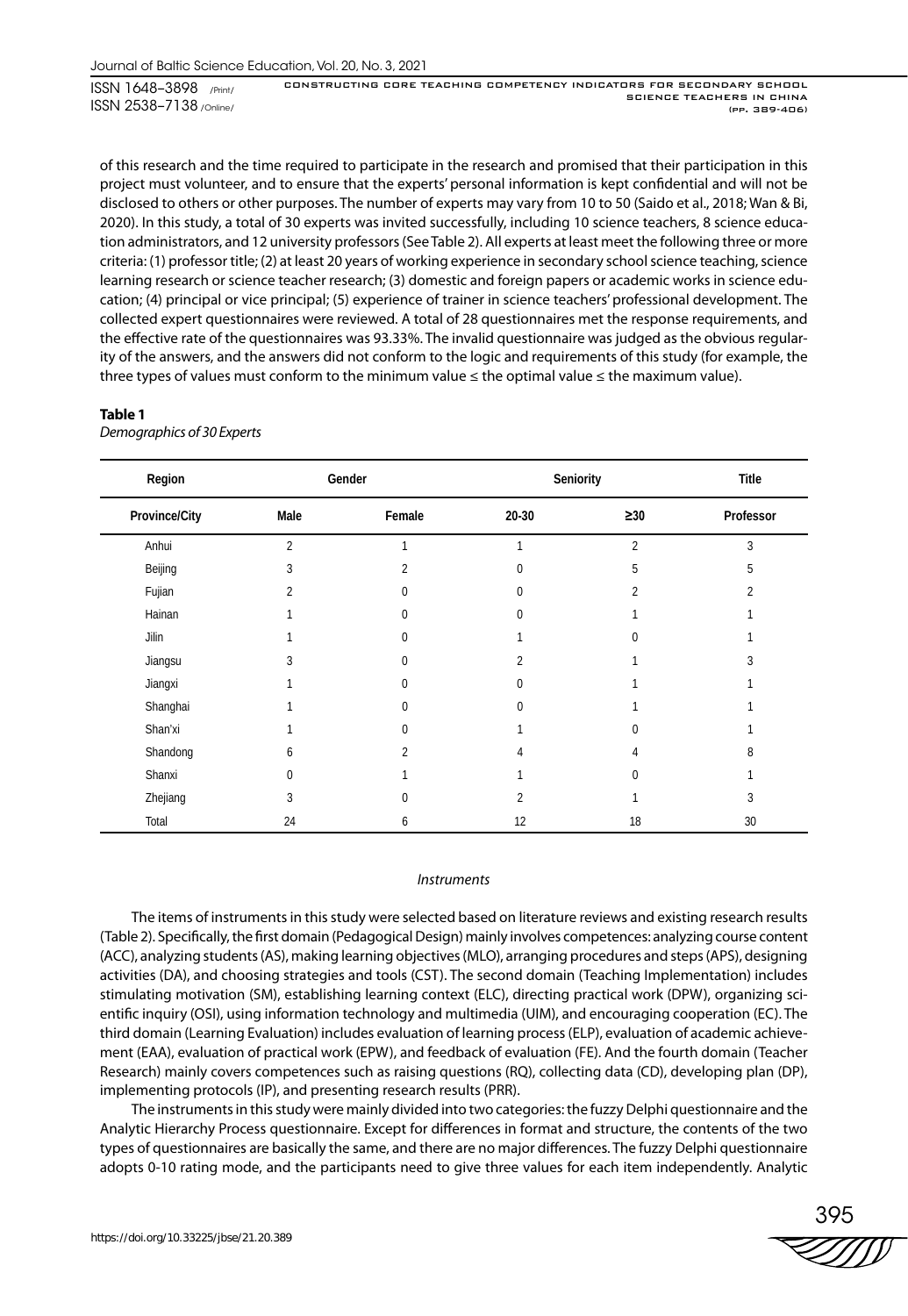Hierarchy Process questionnaire adopts the scoring mode of 1-9. Participants need to compare each pair of items in pairs and give the relative importance value. The questionnaires in this study consist of 21 items, and the structure of the questionnaire includes the following four parts: introduction, filling instructions, filling examples and filling items. Based on the questionnaire data of 30 experts, the overall Cronbach alpha coefficient of the questionnaire is .919, indicating that the scale had a high reliability.

*Data Analysis*

#### *Fuzzy Delphi technique*

The data processing and analysis of fuzzy Delphi questionnaires mainly aims to check whether the opinions among the experts are consistent and calculate the value of the consensus significance *Gi* for each criterion. It includes the following three steps: **Step 1:** If ≤, it means that the expert group has consensus on the item. **Step 2:** If>, and the gray zone interval value (*Zi =*-) is smaller than the interval value (*M=*-). It shows that in the presence of a tiny gray fuzzy space, but the experts who give extreme opinions will not be too different from other experts, so there is no divergence of opinions. **Step 3:** If>, and the gray zone interval value (*Zi =*-) is greater than the interval value (*M=*-). It indicates that some experts put forward extreme opinions very different from others. Therefore, it is necessary to conduct another round of questionnaire survey on these evaluation items that have not reached convergence. After two rounds questionnaire surveys, if the evaluation item fails to reach the convergence standard, it will be deleted.

# *Analytic Hierarchy Process*

Analytic Hierarchy Process analysis generally goes through the following steps: **Step 1:** Construct an Analytic Hierarchy Process questionnaire to collect data (this was done with the help of fuzzy Delphi technique). **Step 2:** Calculating the geometric means based on Analytic Hierarchy Process questionnaires and constructing the total judgment matrix. The purpose of this section is to integrate the opinions of all the experts. **Step 3:** Consistency testing is necessary to use Analytic Hierarchy Process research, so it is necessary to determine whether the pairwise comparison matrix is consistent. The indicators mainly involve the use of Consistency Index (*CI*) and Consistency Ratio (*CR*). *CR* is used to measure how far the decision-makers' judgment is from the critical value of the consistency of fitting. *CR* is obtained by dividing the consistency index (*CI*) by the random index (*RI*). If *CR* < 0.1, it means that the actual judgment matrix has high consistency (Saaty, 1977). **Step 4:** Determine the global weight of each domains and behavioral indicators accordingly.

# **Table 2**

*Core Teaching Competencies and Characteristics for Secondary School Science Teacher*

| <b>Domains</b> | Competences | Alake-Tuenter et al. (2012) | Aydeniz & Dogan (2016) | Beasley (1982) | Bell & Cowie (2001) | Beyer & Davis (2012) | Butzow & Qureshi (1978) | Castle (2006) | Cheng (2014) | Davis et al. (2011) | Dobber et al. (2012) | Forbes & Davis (2010) | Hensiek et al. (2017) | John (2006) | Klein & Jun (2014) | Simpson & Brown (1977) | Stenhouse (1981) | Tulloch (1986) | Willegems et al. (2017) | Wu et al. (2018) | Zhang et al. (2017) | Zhu et al. (2013) |
|----------------|-------------|-----------------------------|------------------------|----------------|---------------------|----------------------|-------------------------|---------------|--------------|---------------------|----------------------|-----------------------|-----------------------|-------------|--------------------|------------------------|------------------|----------------|-------------------------|------------------|---------------------|-------------------|
|                | ACC         |                             |                        |                |                     | $\circ$              |                         |               | $\circ$      |                     |                      |                       |                       | $\circ$     | $\circ$            |                        |                  |                |                         |                  | $\circ$             | $\circ$           |
|                | AS          |                             |                        |                |                     | $\circ$              |                         |               | $\circ$      | $\circ$             |                      |                       |                       | $\circ$     | О                  |                        |                  |                |                         |                  | $\circ$             |                   |
| Pedagogi-      | <b>MLO</b>  |                             |                        |                |                     | $\circ$              |                         |               | $\circ$      | $\circ$             |                      |                       |                       | O           | О                  |                        |                  |                |                         |                  | $\circ$             |                   |
| cal Design     | <b>APS</b>  |                             |                        |                |                     | $\circ$              |                         |               |              |                     |                      |                       |                       |             |                    |                        |                  |                |                         |                  | $\circ$             | $\circ$           |
|                | DA          |                             |                        |                |                     |                      |                         |               |              |                     |                      |                       |                       | $\circ$     |                    |                        |                  |                |                         |                  | $\circ$             |                   |
|                | <b>CST</b>  |                             |                        |                |                     | O                    |                         |               | O            |                     |                      |                       |                       | Ο           | Ο                  |                        |                  |                |                         |                  | O                   | О                 |

$$
\frac{396}{\sqrt{11133}}
$$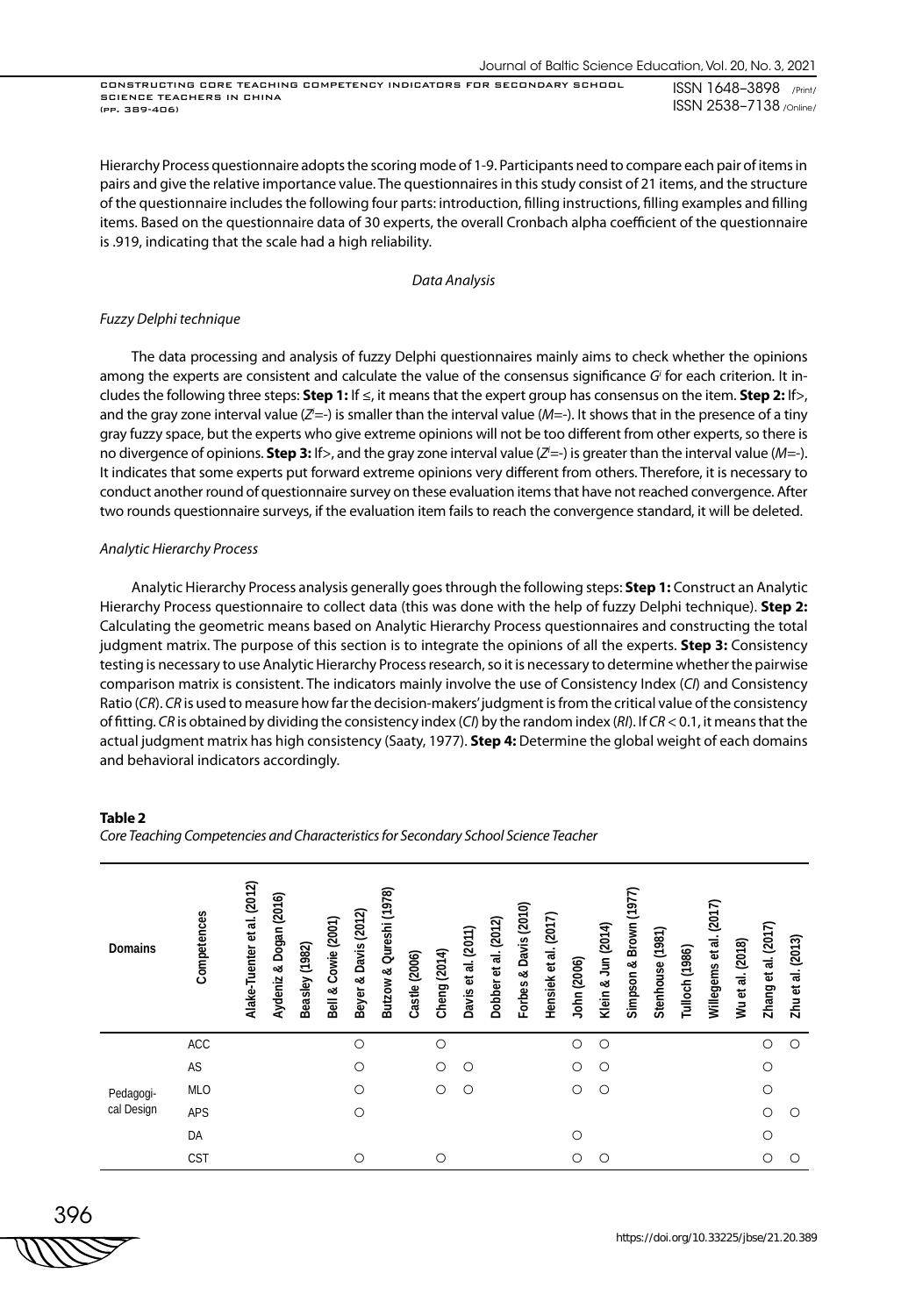| Domains               | Competences   | Alake-Tuenter et al. (2012) | Aydeniz & Dogan (2016) | Beasley (1982) | Bell & Cowie (2001) | Beyer & Davis (2012) | Butzow & Qureshi (1978) | Castle (2006) | Cheng (2014) | Davis et al. (2011) | Dobber et al. (2012) | Forbes & Davis (2010) | Hensiek et al. (2017) | John (2006) | Klein & Jun (2014) | Simpson & Brown (1977) | Stenhouse (1981) | Tulloch (1986) | Willegems et al. (2017) | Wu et al. (2018) | Zhang et al. (2017) | Zhu et al. (2013) |
|-----------------------|---------------|-----------------------------|------------------------|----------------|---------------------|----------------------|-------------------------|---------------|--------------|---------------------|----------------------|-----------------------|-----------------------|-------------|--------------------|------------------------|------------------|----------------|-------------------------|------------------|---------------------|-------------------|
|                       | <b>SM</b>     | $\bigcirc$                  |                        |                |                     | $\bigcirc$           |                         |               |              |                     |                      |                       |                       |             |                    | $\bigcirc$             |                  |                |                         | $\bigcirc$       |                     |                   |
|                       | ELC           | $\circ$                     |                        |                |                     |                      |                         |               |              |                     |                      |                       |                       |             |                    |                        |                  |                |                         | $\bigcirc$       |                     |                   |
| Teaching<br>Implemen- | <b>DPW</b>    |                             |                        |                |                     | $\circ$              |                         |               |              |                     |                      | $\circ$               |                       |             |                    |                        |                  |                |                         |                  |                     |                   |
| tation                | <b>OSI</b>    | $\circ$                     |                        | $\circ$        |                     | $\circ$              |                         |               |              |                     |                      | $\circ$               |                       |             |                    | $\circ$                |                  |                |                         | $\circ$          |                     |                   |
|                       | <b>UIM</b>    |                             |                        | $\circ$        |                     | $\circ$              |                         |               |              |                     |                      | $\circ$               |                       |             |                    | $\circ$                |                  |                |                         |                  |                     | $\circ$           |
|                       | $\mathsf{EC}$ | $\circ$                     |                        |                |                     | $\circ$              |                         |               |              |                     |                      |                       |                       |             |                    | $\circ$                |                  |                |                         | $\circ$          |                     | $\circ$           |
|                       | <b>ELP</b>    |                             | $\circ$                |                | $\circ$             |                      | $\circ$                 |               |              |                     |                      |                       |                       |             |                    |                        |                  | $\circ$        |                         |                  |                     | $\circ$           |
| Learning              | EAA           |                             |                        |                | $\circ$             |                      | $\bigcirc$              |               |              |                     |                      |                       |                       |             |                    |                        |                  | $\bigcirc$     |                         |                  |                     | $\circ$           |
| Evaluation            | EPW           |                             |                        |                |                     |                      |                         |               |              |                     |                      |                       | $\circ$               |             |                    |                        |                  |                |                         |                  |                     |                   |
|                       | FE            |                             | $\circ$                | $\circ$        |                     |                      | $\circ$                 |               |              |                     |                      |                       | $\circ$               |             |                    |                        |                  |                |                         |                  |                     |                   |
|                       | <b>RQ</b>     |                             |                        |                |                     |                      |                         | $\circ$       |              |                     |                      |                       |                       |             |                    |                        | $\circ$          |                | $\circ$                 |                  |                     | $\bigcirc$        |
|                       | CD            |                             |                        |                |                     |                      |                         | $\circ$       |              |                     | $\circ$              |                       |                       |             |                    |                        | $\circ$          |                | $\circ$                 |                  |                     | $\circ$           |
| Teacher<br>Research   | DP            |                             |                        |                |                     |                      |                         |               |              |                     | $\circ$              |                       |                       |             |                    |                        | $\circ$          |                | O                       |                  |                     |                   |
|                       | $\sf IP$      |                             |                        |                |                     |                      |                         | $\circ$       |              |                     |                      |                       |                       |             |                    |                        | $\circ$          |                | $\circ$                 |                  |                     |                   |
|                       | PRR           |                             |                        |                |                     |                      |                         | $\circ$       |              |                     | $\circ$              |                       |                       |             |                    |                        | $\circ$          |                | $\bigcirc$              |                  |                     |                   |

# **Research Results**

#### *Consensus Analysis of the Experts*

Table 3 and Table 4 shows the results of the fuzzy Delphi survey of the four domains and their core competences in science teaching accordingly. The calculation of fuzzy Delphi questionnaire shows that, taking "T1-1" as an example, the minimum and maximum of the most optimistic value () given by the expert community on the domain of pedagogical design is 8 () and 10 () respectively. Then, calculate the arithmetic mean of the experts' of the competence, which is 9.00, and the standard deviation (*SD*) is 0.49, and delete extreme values that greater than or less than twice the *SD* (9.00±0.98). In this example, experts' optimistic values are all within twice the *SD*, and so all items are retained. Then calculate the geometric mean value to establish the triangular fuzzy number  $= (8, 9.00, 10)$  for the most optimistic value. Similarly, establish the triangular fuzzy number  $= (5, 6.39, 8)$  for the most conservative value. Then, the *Grey Area Method* is used to test whether the expert community has reached a consensus on item T1-1. In this example (T1-1), there is no overlap between the two triangular fuzzy numbers (≤), indicating that there is a consensus of the expert opinion interval value, and it turned out items T1-1 have reached convergence. Besides, items like T1-3, T1-4, T1-5, T1-6, T2-1, T2-2, T2-3, T2-4, T2-5, T3-2, T3-4, T4-1, and T4-4 also meet the above requirements and retain these items. Currently, the consensus degree value between experts: *Gi* =()/2=7.70.

However, the two triangular fuzzy numbers of T1-2, T2-6, T3-1, T3-3, T4-2, T4-3 and T4-5 overlap, and the gray area (*Zi* =-) is less than the interval between the expert's geometric mean of "the most optimistic value" and "the most conservative value" (M<sup>i</sup>=-), i.e., (*Z*<sup>'</sup><M'), indicating that the opinion interval value of each expert has no consensus section. It means that although the opinion interval value of each expert has no consensus section, the two experts who gave extreme value opinions (the most conservative value in optimistic value and the most optimistic value in conservative value) did not differ too much from other experts, leading to diverging opinions. At this time, the consensus degree *Gi* =/. It can be found from Table 3 that the expert consensus value of these 7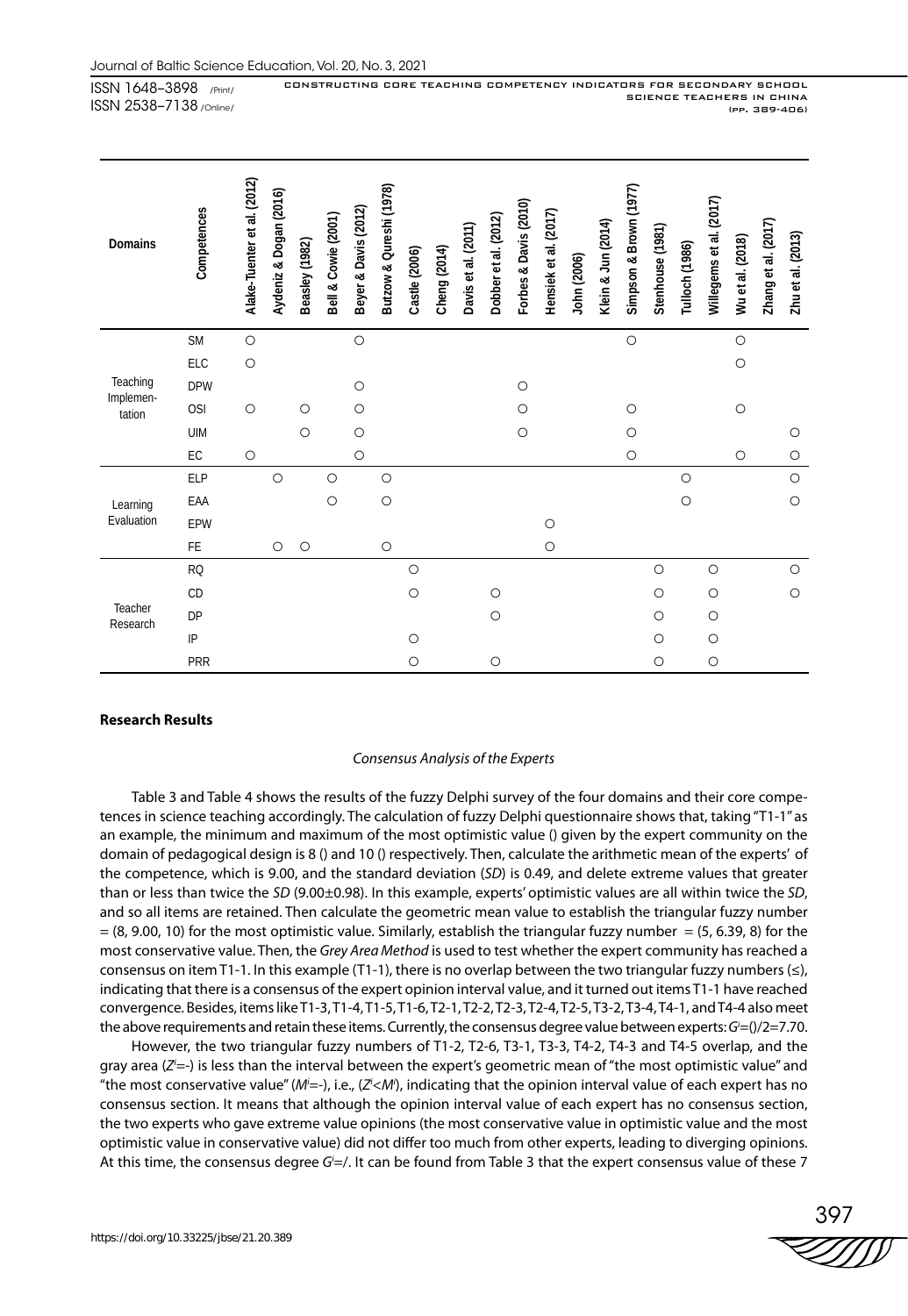items is between 7.35 and 7.50. The threshold value of *Gi* in this paper is set to 6.5, which has been accepted by more than 80% of experts.

#### **Table 3**

*Report of Four Domains of Core Teaching Competencies of Science Teachers*

| Code           | <b>Domains</b>                 | 0 | $O_{\scriptscriptstyle U}^i$ | C <sub>'</sub> | $C_{\scriptscriptstyle U}^i$ | $O_M^i$ | $C_M^i$ | M    | Z        | M'- Z' | G    |
|----------------|--------------------------------|---|------------------------------|----------------|------------------------------|---------|---------|------|----------|--------|------|
| T1             | Pedagogical Design             |   | 10                           |                |                              | 9.02    | 6.10    | 2.92 | $\Omega$ | 2.92   | 7.56 |
| T <sub>2</sub> | <b>Teaching Implementation</b> |   | 10                           | 4              |                              | 9.09    | 6.13    | 2.96 | 0        | 2.96   | 7.61 |
| T3             | Learning Evaluation            |   | 10                           |                |                              | 8.59    | 5.88    | 2.71 |          | 2.71   | 7.24 |
| T <sub>4</sub> | Teacher Research               |   | 10                           |                |                              | 8.59    | 5.87    | 2.72 | 0        | 2.72   | 7.13 |

*Determine the Weights of All Domains and Competences*

Table 5 shows the judgment matrix constructed by experts for the four domains of science teaching competence: for example, the importance of pedagogical design was 1.28 times that of teaching implementation, and the importance of teacher research was 2.3193 times that of learning evaluation, and the importance of teaching implementation was 2.7473 times that of learning evaluation, and so on. Finally, through the weights' average statistical results, it can be seen that the weights of the four core domains of science teaching competence were: pedagogical design (36.69%) > teaching implementation (28.67%) > teacher research (24.20 %) > learning evaluation (10.44%).

#### **Table 4**

*Report of Core Teaching Competencies of Science Teachers*

| Domains                 | Competences | $O_L^i$        | $O_U'$ | $C_L^i$        | $C_U^i$ | $O_M^i$ | $C_M^i$ | M    | $Z^{i}$      | $M^i$ - Z <sup>i</sup> | G    |
|-------------------------|-------------|----------------|--------|----------------|---------|---------|---------|------|--------------|------------------------|------|
|                         | $T1-1$      | 8              | 10     | 5              | 8       | 9.00    | 6.39    | 2.91 | $\mathbf{0}$ | 2.91                   | 7.70 |
|                         | $T1-2$      | $\overline{7}$ | 10     | 4              | 8       | 8.75    | 6.01    | 2.74 | 1            | 1.74                   | 7.47 |
|                         | $T1-3$      | 8              | 10     | 5              | 8       | 9.24    | 6.58    | 2.66 | $\mathbf{0}$ | 2.66                   | 7.91 |
| Pedagogical Design      | $T1-4$      | 9              | 10     | 5              | 8       | 9.35    | 6.68    | 2.62 | $-1$         | 3.62                   | 8.02 |
|                         | $T1-5$      | 8              | 10     | 5              | 8       | 9.19    | 6.63    | 2.56 | $\mathbf 0$  | 2.56                   | 7.91 |
|                         | $T1-6$      | $\overline{7}$ | 10     | 5              | 7       | 8.64    | 5.69    | 2.95 | 0            | 2.95                   | 7.12 |
|                         | $T2-1$      | 8              | 10     | 5              | 8       | 9.41    | 6.54    | 2.87 | $\mathbf 0$  | 2.87                   | 7.98 |
|                         | $T2-2$      | 8              | 10     | 5              | 8       | 9.33    | 6.48    | 2.85 | $\mathbf 0$  | 2.85                   | 7.91 |
|                         | $T2-3$      | 8              | 10     | 5              | 8       | 9.33    | 6.57    | 2.73 | 0            | 2.76                   | 7.95 |
| Teaching Implementation | $T2-4$      | 8              | 10     | 4              | 8       | 9.32    | 6.39    | 2.93 | 0            | 2.93                   | 7.86 |
|                         | $T2-5$      | $\overline{7}$ | 10     | 4              | 7       | 8.57    | 5.23    | 3.24 | $\bf{0}$     | 3.24                   | 6.93 |
|                         | $T2-6$      | 7              | 10     | 4              | 8       | 8.82    | 5.94    | 2.88 | 1            | 1.88                   | 7.47 |
|                         | $T3-1$      | $\overline{7}$ | 10     | 4              | 8       | 8.45    | 5.60    | 2.85 | 1            | 1.85                   | 7.38 |
|                         | $T3-2$      | $\overline{7}$ | 10     | $5\,$          | 7       | 8.30    | 5.78    | 2.52 | 0            | 2.52                   | 7.04 |
| Learning Evaluation     | $T3-3$      | $\overline{7}$ | 10     | 3              | 8       | 8.75    | 5.98    | 2.77 | $\mathbf{1}$ | 1.77                   | 7.46 |
|                         | $T3-4$      | 8              | 10     | 5              | 8       | 8.87    | 6.18    | 2.69 | 0            | 2.69                   | 7.53 |
|                         | $T4-1$      | 8              | 10     | $\overline{4}$ | 8       | 9.01    | 6.15    | 2.86 | $\mathbf 0$  | 2.86                   | 7.58 |
| <b>Teacher Research</b> | $T4-2$      | $\overline{7}$ | 10     | 4              | 8       | 8.53    | 5.70    | 2.83 | $\mathbf{1}$ | 1.83                   | 7.40 |
|                         | $T4-3$      | $\overline{7}$ | 10     | 3              | 8       | 8.45    | 5.60    | 2.85 | 1            | 1.85                   | 7.38 |
|                         | $T4-4$      | $\overline{7}$ | 10     | 5              | 7       | 8.44    | 5.78    | 2.77 | 0            | 1.77                   | 7.11 |
|                         | T4-5        | $\overline{7}$ | 10     | 5              | 8       | 8.54    | 6.13    | 2.41 | 1            | 1.41                   | 7.45 |

$$
\frac{398}{1111755}
$$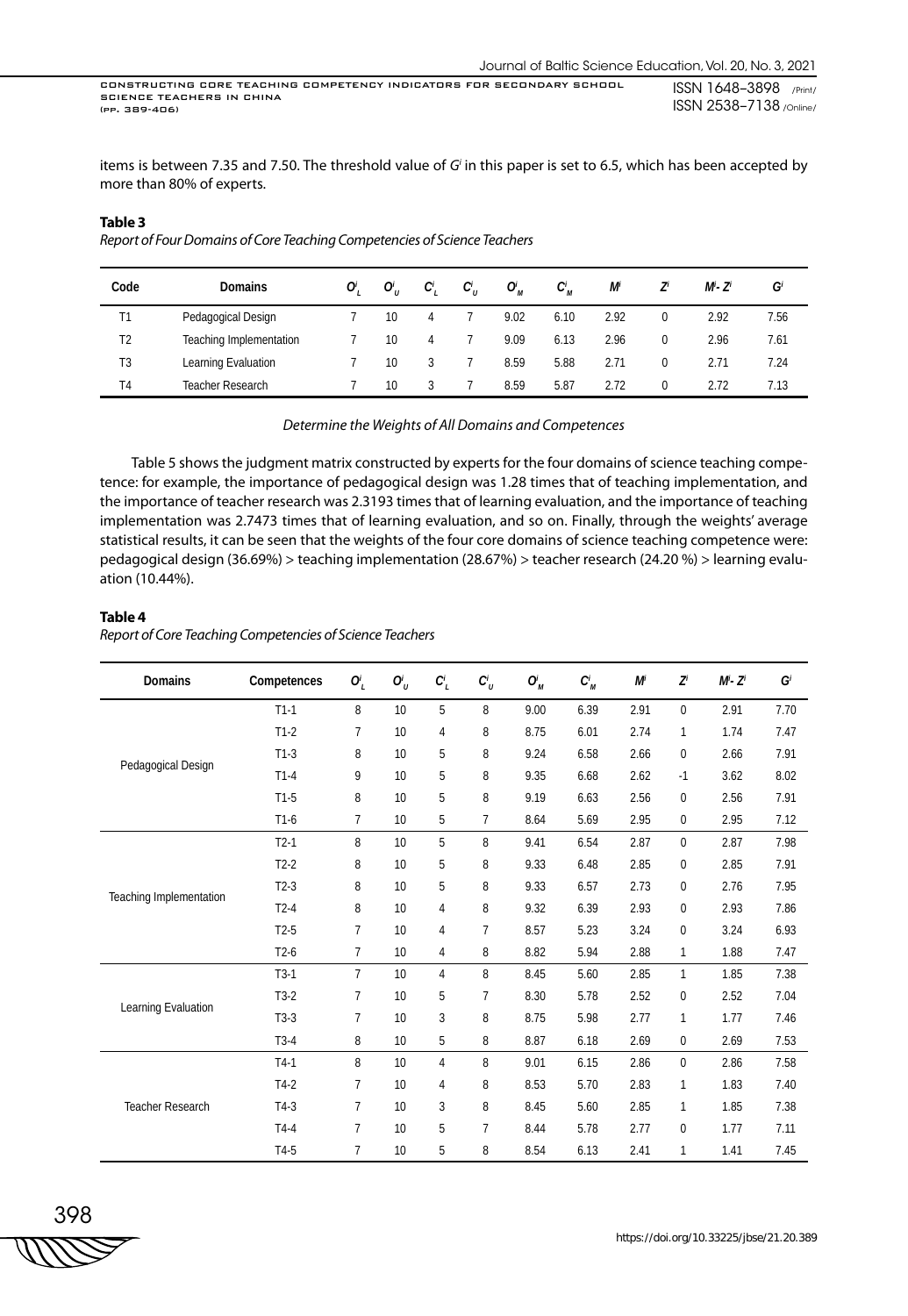# **Table 5**

*Weight Analysis of Four Domains*

| <b>Domains</b>          |                | T1     | T2     | T3     | T4     | Weight | Rank |
|-------------------------|----------------|--------|--------|--------|--------|--------|------|
| Pedagogical Design      | Τ1             |        | 1.2800 | 3.5165 | 1.5162 | 36.69% |      |
| Teaching Implementation | T <sub>2</sub> | 0.7813 |        | 2.7473 | 1.1846 | 28.67% |      |
| Learning Evaluation     | T3             | 0.2844 | 0.3640 |        | 0.4312 | 10.44% | 4    |
| <b>Teacher Research</b> | T4             | 0.6595 | 0.8442 | 2.3193 |        | 24.20% | 3    |
| $\sim$ $\sim$ $\sim$    |                |        |        |        |        |        |      |

*CR< 0.1.*

Table 6 shows the ranking of the weights of 21 competences for core teaching competencies of science teachers in middle schools, including the intra-group weights and overall weights, as well as the intra-group rankings and overall rankings.

In the domain of pedagogical design, the weights of key competences ranked below: make learning objectives (27%) > analyze course content (22%) > analyze students (20%) > design activities (13%) ≈ arrange procedures and steps (13%) > choose strategies and tools (5%). The rank of weight in developing educational **objectives**, analyzing course content and analyzing students was in the top 3, and their weights in the group all exceed 20% accordingly, indicating the importance of these elements in the teaching preparation stage before the teacher's teaching implementation. Moreover, the competence of developing educational objectives (9.99%) ranked first among the 21 competences, and the competence of analyzing course content and analyzing students also rank very high in the overall ranking.

# **Table 6**

| <b>Domains</b>          | Competences                               | Weight<br>$(\%)$ | Rank           | <b>Overall</b><br>Weight<br>$(\%)$ | Overall<br>Rank |
|-------------------------|-------------------------------------------|------------------|----------------|------------------------------------|-----------------|
|                         | Analyze course content                    | 22               | $\overline{2}$ | 8.14                               | 4               |
|                         | Analyze students                          | 20               | 3              | 7.40                               | 5               |
| Pedagogical Design      | Make learning objectives                  | 27               | 1              | 9.99                               | 1               |
| CR < 0.1                | Arrange procedures and steps              | 13               | 5              | 4.81                               |                 |
|                         | Design activities                         | 13               | 4              | 4.81                               |                 |
|                         | Choose strategies and tools               | 5                | 6              | 1.85                               |                 |
|                         | Stimulate motivation                      | 31               | 1              | 8.99                               | 3               |
|                         | Establish learning context                | 24               | 2              | 6.96                               |                 |
| Teaching Implementation | Direct practical work                     | 12               | 4              | 3.48                               |                 |
| CR < 0.1                | Organize scientific inquiry               | 20               | 3              | 5.80                               |                 |
|                         | Use information technology and multimedia | 4                | 6              | 1.16                               |                 |
|                         | Encourage cooperation                     | 9                | 5              | 2.61                               |                 |
|                         | Evaluation of learning process            | 26               | $\overline{2}$ | 2.60                               |                 |
| Learning Evaluation     | Evaluation of academic achievement        | 32               | 1              | 3.20                               |                 |
| CR < 0.1                | Evaluation of practical work              | 19               | 4              | 1.90                               |                 |
|                         | Feedback of evaluation                    | 23               | 3              | 2.30                               |                 |

*Weight Analysis of Overall Competences*

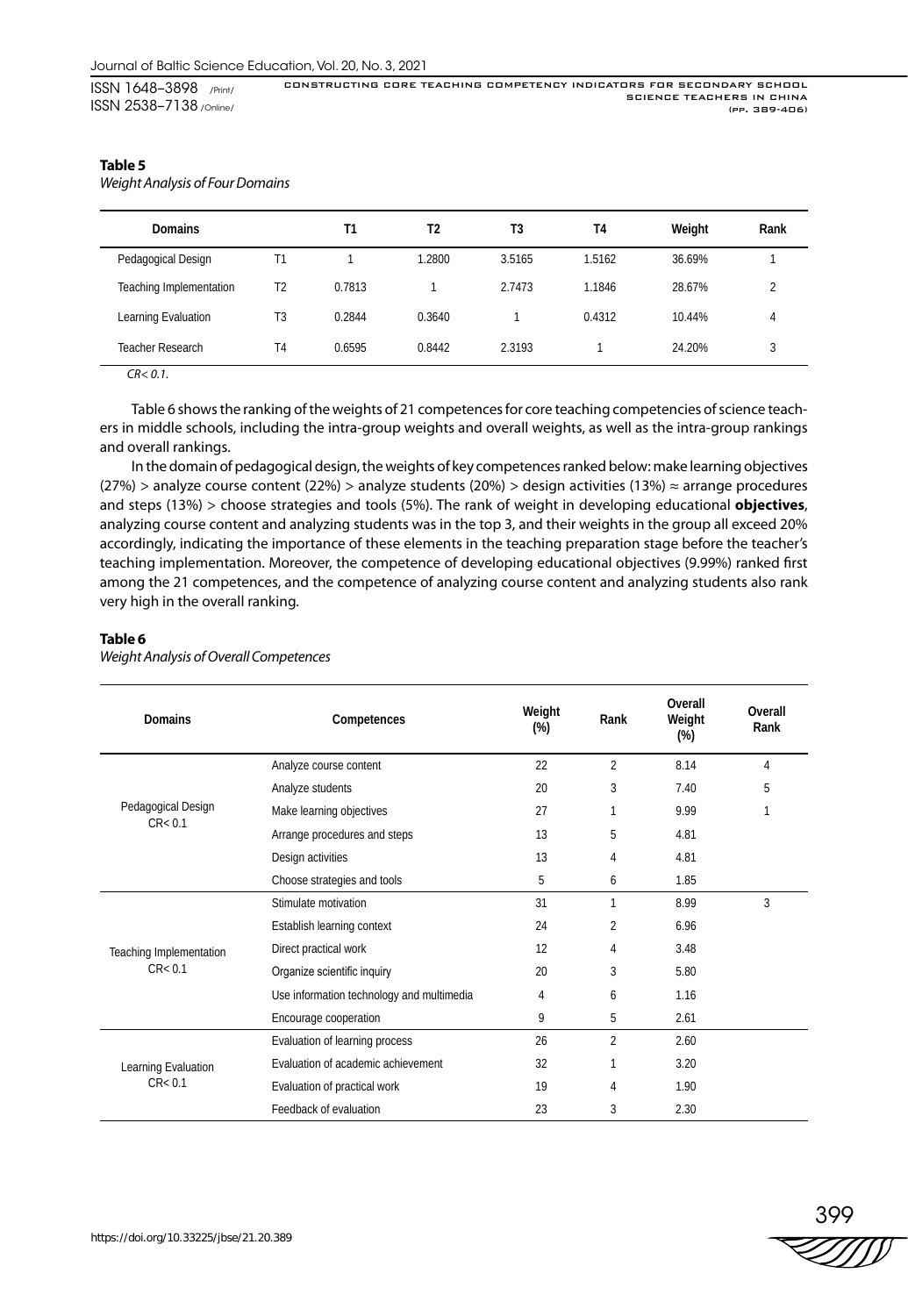ISSN 1648–3898 /Print/ ISSN 2538–7138 /Online/

| <b>Domains</b>               | Competences              | Weight<br>$(\%)$ | Rank           | Overall<br>Weight<br>$(\%)$ | Overall<br>Rank |
|------------------------------|--------------------------|------------------|----------------|-----------------------------|-----------------|
|                              | Raise questions          | 41               |                | 9.84                        | 2               |
|                              | Collect data             | 11               | 4              | 2.64                        |                 |
| Teacher Research<br>CR < 0.1 | Develop plan             | 22               | $\overline{2}$ | 5.28                        |                 |
|                              | Implement protocols      | 16               | 3              | 3.84                        |                 |
|                              | Present research results | 10               | 5              | 2.40                        |                 |

In the domain of teaching implementation, the weights of key competences ranked below: stimulate motivation (31%) > establish learning context (24%) > organize scientific inquiry (20%) > direct practical work (12%) > encourage cooperation (9%)> use information technology and multimedia (4%). The rank of weight in stimulating motivation, establishing learning context and organizing scientific inquiry was in the top 3, and their weights in the group all exceeded 20%, indicating the importance of these elements in the teaching practice of science class. Moreover, the competence of stimulating motivation (8.99%) ranked the third among the 21 competences, indicating the importance of stimulating students' motivation in teaching practice.

In the domain of learning evaluation, the weights of key competences ranked below: evaluation of academic achievement (31%) > evaluation of learning process (26%) > feedback of evaluation (23%) > evaluation of practical work (19%). It can be seen that the evaluation of scientific learning achievements is much more important than other factors, and the emphasis on practical work and evaluation feedback are relatively insufficient. Additionally, the weights of the four key competences in the evaluation domain were relatively low in all 21 competences, which reflects the distinct disadvantage of evaluation in the current Chinese science teaching to a certain extent.

In the domain of teacher research, the weights of key competences are ranked below: raise questions (41%) > develop plan (22%) > implement protocols (23%) > collect data (16%) > present research results (11%) > collect data (10%). It can be seen that raising questions is much more important than other factors, and the emphasis on presenting research results is relatively insufficient. Moreover, the competence of raising questions (9.84%) ranked second among the 21 competences, indicating the importance of raising questions in pedagogical research.

#### *Experts' Views on Teaching Competencies of Science Teacher*

Some experts put forward their opinions and suggestions on the specific content of core teaching competencies during the fuzzy Delphi research. These recommendations are sorted out and collated, which provides an important basis for the follow-up investigation of Analytic Hierarchy Process. For example, Expert ZKL pointed out that *secondary school science teachers can use the novel information technology in science classrooms*. And expert YBJ believes that *secondary school science teachers should be able to integrate skillfully science and technology into the scientific learning environment*. These two experts pay special attention to the competence of science teachers to integrate science and technology with science teaching practice. Taking information and communication technology as an example, the rapid development of internet technology in the 21st century has promoted the popularization of information and communication technology in science teaching and learning. Information and communication technology not only enriches the learning environment of science classrooms, but also puts forward a more comprehensive ability demand for science teachers to integrate educational technology and teaching practice (Kadioglu-Akbulut et al., 2020). Science teachers with digital literacy must not only cultivate students' information and communication literacy, but also help students' peer collaboration and problem solving in the internet environment, which will ultimately enable students to develop into innovative and creative 21st century learners (Alt, 2018). Expert DYX states that *secondary school science teachers should be able to make some innovative practical works*, and WQH also considers that *improvement and innovation of demonstration experiments is the important competence that secondary school science teachers need to possess*. It can be found that both experts agree that secondary school science teachers' experimental ability is very important. The research of science teachers' practical work has always been a key direction in the research field of science teachers, and it has received the common attention and attention of scholars in different science education fields.

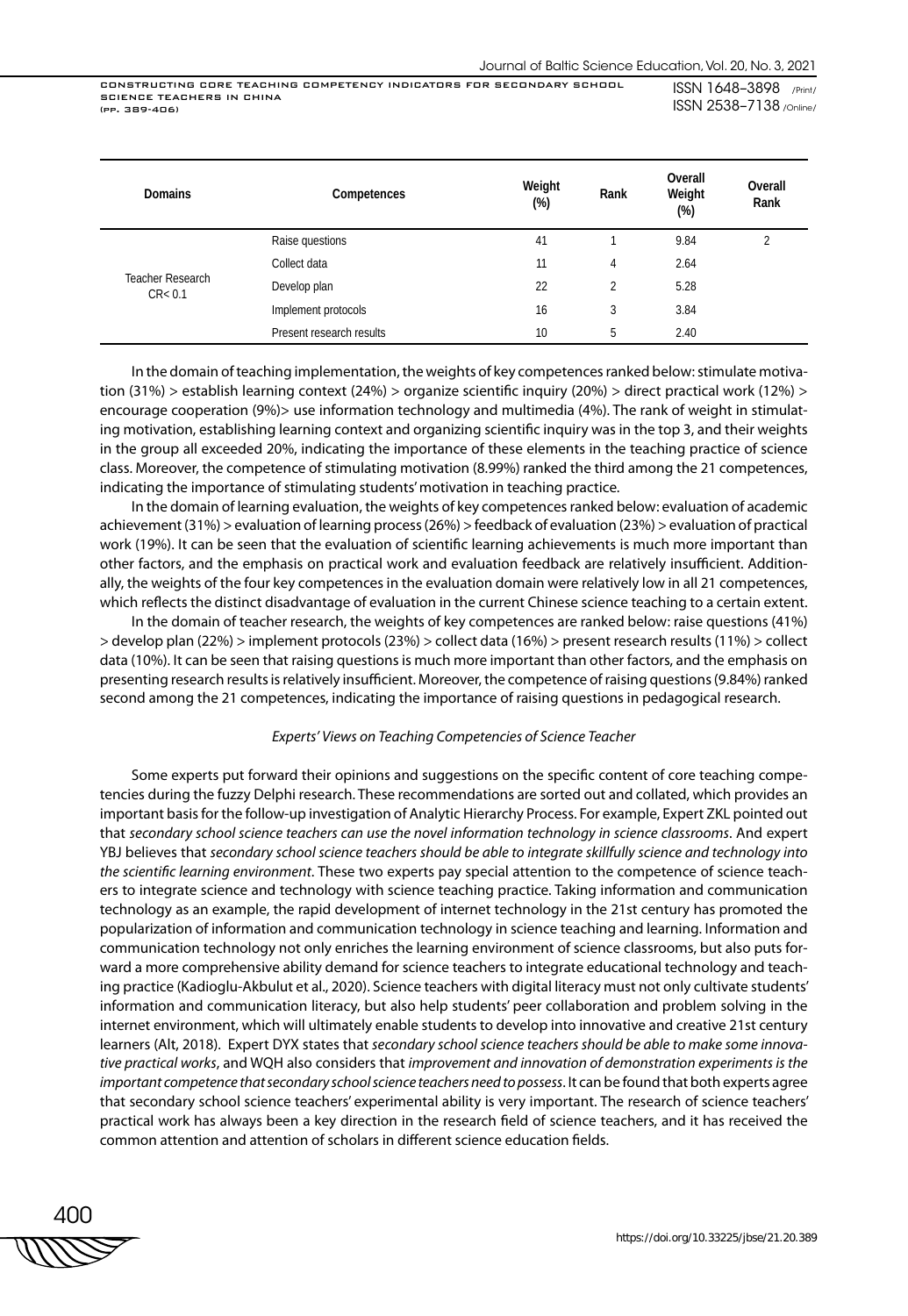#### **Discussion**

Science teachers play a key role in successfully implementing science education reforms and providing all students with meaningful science learning opportunities (Chin, 2006). Although the research on improving and enhancing the classroom teaching efficiency of middle school science teachers has received extensive attention in the past few decades, front-line science teachers still face many problems and difficulties (Davis et al., 2006). Undoubtedly, science teachers are the most dominant intersection between science curriculum and the improvement of individual scientific literacy. As an important part of the competence structure of science teachers, teaching competence is an indispensable capacity for science teachers to implement and carry out classroom teaching. For example, the Analytic Hierarchy Process results showed that the weights of learning evaluation and teacher research, as well as their core competences have low weights. However, the weights of pedagogical design and teaching implementation, as well as their core competences, are much higher.

Firstly, in the domain of pedagogical design, which ranks first among the four domains. The domain of pedagogical design represents the ability of science teachers to connect teaching theory with teaching practice activities and has a potential impact on the development of students' scientific capacities such as scientific argumentation and scientific reasoning (Knightbardsley & Mcneill, 2016). Specifically, it can be seen from Table 6 that the competence of making learning objectives ranks first among the six core competences, which is consistent with the existing relevant research results. For example, Zhang et al. (2017) found that pre-service biology teachers performed significantly better than biological technology students (non-teacher) in making learning goals (*p*<.05), but there is no significant difference in other core competencies in the domain of instructional design. Additionally, Klein and Jun (2014) surveyed 82 teachers with master's or doctoral degrees in instructional system of Florida State University, and the result turned that none of the respondents considered aligning objectives and preparing goals as unimportant, while more or less some of the subjects considered other competence indicators in the field of instructional design as unimportant. As one of the competences of teaching design, setting learning objectives is an indispensable skill for science teachers in the process of teaching design. Beyer and Davis (2012) also pointed out making learning goals and establishing lesson purpose play a significant role in pedagogical design for science teacher.

Secondly, in the domain of teaching implementation, it can be seen from Table 6 that the competence of using information technology and multimedia, encouraging cooperation, and directing practical work ranks in the bottom three, respectively. To a certain extent, this reflects the ignorance of the importance of these competences by science teachers in mainland China. Taking the using information technology and multimedia as example, it's not just about the teachers' ability to use digital resources, and it's about cognitive skills and social emotional skills involved in performing tasks and solving problems in a digital instructional environment (Van Laar et al., 2017). International organizations attach great importance to the development of teachers' information technology competence. For example, UNESCO promulgated an information technology Competency Framework for Teachers (ICT-CFT) in 2008 and issued the second edition of ICT-CFT in 2011, which aims to help different countries develop national level teacher information technology competence training strategies and standards. However, the weight of using information technology and multimedia in the six core competences is only 4% (see Table 6), far below the average weight of 17%. Deng et al. (2014) found that high school teachers' overall performance in using information technology is poor in China. The secondary school science curriculum is more closely related to science, technology, engineering, and the environment (Wan & Bi, 2020). Therefore, education administrators, teacher educators and science teachers need to take the competence of using information technology seriously, and deeply explore the professional development in using information technology and multimedia.

For another example, the competence of encouraging cooperation, its weight in the six core competences is only 9% (see Table 6), and far below the average weight of 17% as well. Cooperative learning emphasizes social interaction, which is a process of multi-directional in-depth communication between teachers and students, students and students, and is an effective learning method that has a positive impact on students' academic achievement (Guiller, Durndell, & Ross, 2008). However, the current school curriculum is loaded with too many concepts and knowledge, and students are often told that they only need to repeat and mechanically memorize these concepts, which makes it easy for students to understand them only at a superficial level. Cooperative learning is based on face-to-face social interaction, focusing on the development of critical thinking and communication skills. Guiller et al. (2008) stated that critical thinking is a collaborative learning process in which students construct knowledge through argumentation and discussion of various ideas and concepts. Traditional cooperative learning is carried

401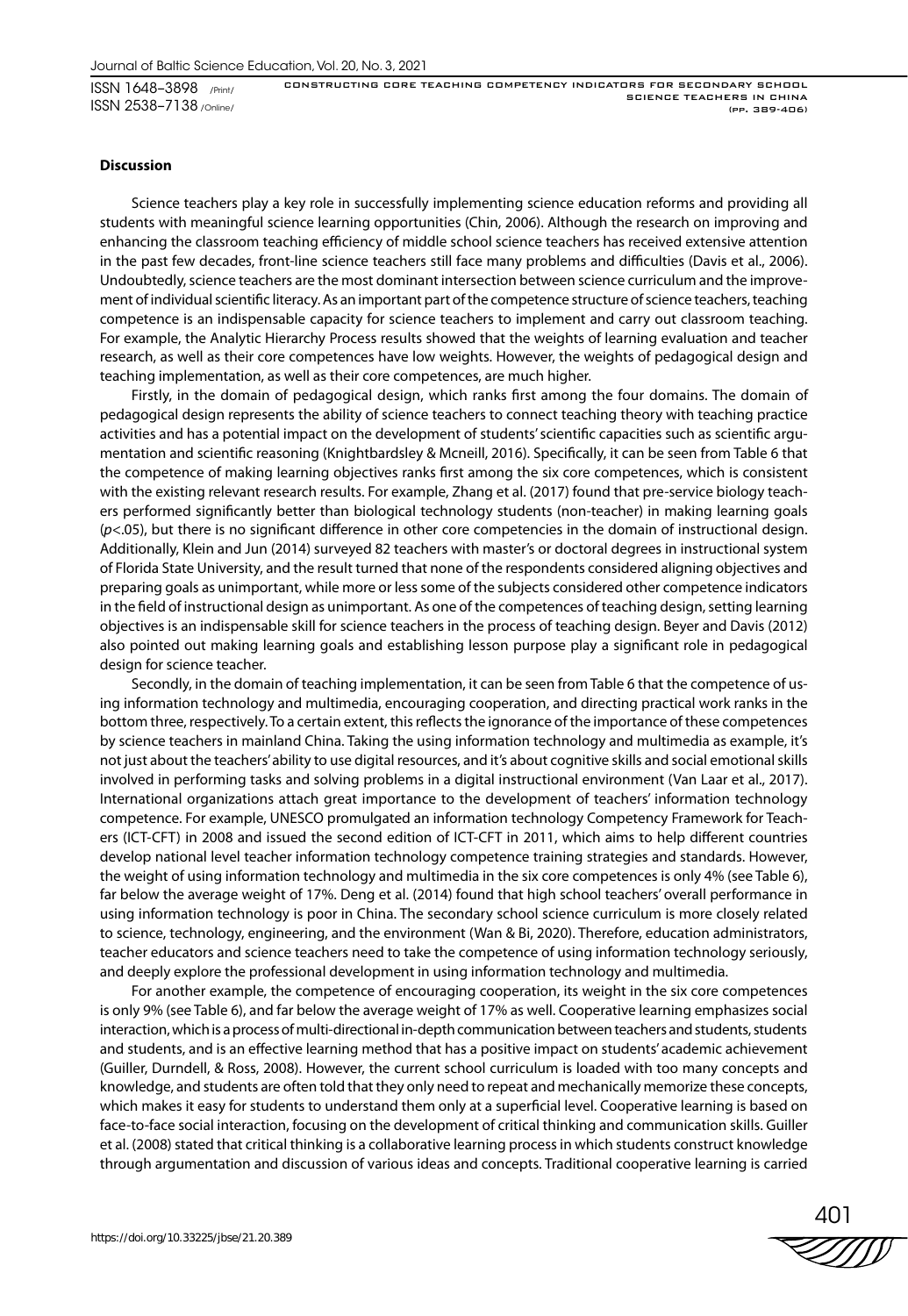ISSN 1648–3898 /Print/ ISSN 2538–7138 /Online/

out in the form of face-to-face social interaction. With the continuous popularization of internet technology, information technology and multimedia provide new ways to promote cooperative learning and the development of individual critical thinking and communication skills (Jang, 2014). Internet-based cooperative learning brings many conveniences to education (such as low cost, high efficiency, convenience, etc.), and with the continuous popularization of virtual reality technology, augmented reality technology, and holographic technology, internetbased cooperative learning brings more vivid and intuitive experience to individuals (Lopezperez et al., 2011). For teachers, the ICT-CFT framework points out that it is not enough for teachers to only possess information technology skills and impart it to students, and they also need to use information technology to help students become cooperative, problem-solving, and creative learners.

Thirdly, in the domain of learning evaluation, it is the field that science teacher least takes seriously (see Table 6). Similarly, the gap among its core competences is not very large overall, and these competences are not ranked high among all elements (see Table 6). According to the results of experts' weight assignment of teaching competencies of science teacher, science teachers in China do not attach great importance to individual science learning evaluation, and especially to its core competences such as the evaluation of students' practical work and their feedback. The biggest challenge in evaluating science learning is the cost (such as time, intelligence, labor, etc.) involved in designing and developing the evaluation. While higher-level skills such as critical thinking can be assessed using multiple-choice questions, science learning tools should not be limited to multiple-choice tests, but should also be used to assess creativity, and even use collaboration to complete the assessment (Pacific Policy Research Center, 2010). However, in China, especially high school science teachers, they often need to undertake a large number of teaching tasks. Generally, each teacher independently undertakes 3-4 classes of science teaching tasks (such as physics, chemistry, biology, etc.). The average number of students in each class will be around 50 or more, which brings great challenges to science teachers to carry out the assessment work for students' science learning. The earliest implementation of systematic and large-scale evaluations on scientific literacy in the world mainly includes the PISA and TIMSS, which mainly involves real contexts, subject matter, scientific attitude, and scientific practice and so on. At present, science academic testing in China has not formed a mature framework. The main reason lies in that science course and science ability assessment are not included in the core academic evaluation system, and science teaching has not got rid of the traditional teaching model. In view of this, science teacher in China should focus on students' scientific knowledge and ability from different dimensions in the evaluation, so as to achieve comprehensive evaluation and accurate interpretation to better guide learning and teaching.

Fourthly, in the domain of teacher research, the competence of raising question with the highest weight (41%) is four times more than the competence of presenting research result with the lowest weight (10%) (Table 6). Similarly, the weight of collecting data is almost as low as the weight of presenting research results, only 11%. This demonstrates that science teachers are more concerned with practical issues in the process of conducting pedagogical research, rather than collecting data or publishing research results. Such results are not very consistent with the results of many existing studies in the world. For example, in Castle's (2006) qualitative study, a firstgrade teacher and a fourth-grade teacher both pointed out that they will actively write and publish pedagogical research papers, and they will be very happy to share and exchange their research results in teacher professional development projects. Dobber, Akkerman, Verloop and Vermunt (2012) emphasized the importance of collecting data and analyzing research results and incorporated the above-mentioned competences into the training practice of professional development of pre-service teacher pedagogical research. Teacher research means that teachers use existing knowledge and theories to guide their own teaching practice, and teachers can improve pedagogical design, teaching implementation and leaning evaluation through their study of teaching practice. The concept of *teacher as researcher* has become a professional terminology in the field of education, just as *teacher as practitioner* has been widely used in the past decade or so (Stenhouse, 1981; Moynihan et al., 2015).

# **Conclusions and Limitations**

Compared with the science learning research that has been continuously published in journals in recent years, there are few reports on the science teachers in China. In this study, four domains and 21 core competences of science teaching practice were identified and verified based on the consensus among experts. Specially, the level-one domains mainly include *Pedagogical Design*, *Teaching Implementation*, *Learning Evaluation* and *Teacher Research*, and their corresponding 21 core competences not only passed the fuzzy Delphi convergence test, but obtained a high consensus of the expert community, indicating that the core competences have high validity. The

402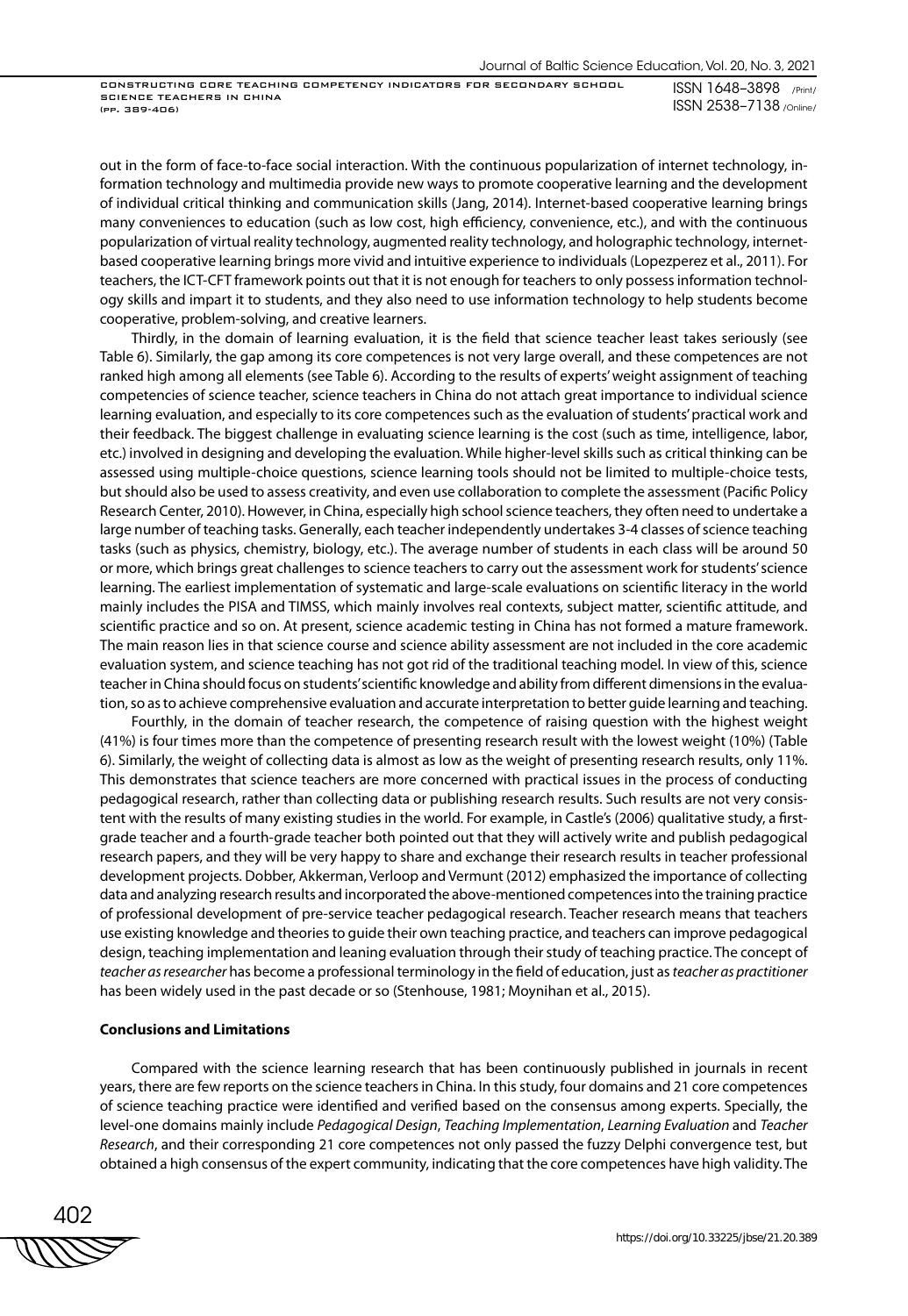results of this research are of great value to science teacher education and their professional development. Firstly, the competence indicators constructed by this research have a good reliability and can be used to evaluate and diagnose the competence performance of secondary science teachers. Secondly, these competency indicators can provide reference and enlightenment for the construction of the core competencies system and standards of science teachers in middle schools in China. In the future, there is still a lot of work worth doing. For example, teachers' knowledge (e.g., PCK, subject matter), dispositions (motivation, interest) should have been integrated into *teacher competence* system which is not the focus of this study. Moreover, this study will further introduce multidimensional item-response-theory (MIRT) to model several latent traits simultaneously and thus provide a promising approach to science teacher competence assessments.

Science teachers play a key role in successfully implementing science education reforms and providing all students with meaningful science learning opportunities. The construction of science teachers' core teaching competencies is the key step to promote the development of students' key competences. In order to ensure the content validity of the constructed competency indicators, this study constructed a community of experts, but this still cannot avoid a one-sided understanding of the core competencies of science teachers. Since researchers lack the experience of the real environment of professional learning and training during teachers' development and teaching practice, the description of individual characteristics of science teachers, such as their professional experience and competencies, are more based on literature research. In addition, due to the lack of professional standards and specialized documents for science teachers in China, many of the contents in this study draw more on science teacher competency documents published by countries /organizations such as the United States, Australia, and the European Union. Therefore, this research calls for the publication of the Chinese version of professional standards for science teachers as soon as possible to guide the professional development of science teachers.

# **Acknowledgements**

This work was supported by the National Natural Science Foundation of China (NSFC) under grant number [72004166] and the Shandong Provincial Natural Science Foundation under grant number [ZR2020MG058].

### **Declaration of Interest**

Authors declare no competing interest.

#### **References**

- Alake-Tuenter, E., Biemans, H. J. A., Tobi, H., Wals, A. E. J., & Mulder, M. (2012). Inquiry-based science education competencies of primary school teachers: A literature study and critical review of the American National Science Education Standards. *International Journal of Science Education, 34*(17), 2609-2640. https://doi.org/10.1080/09500693.2012.669076
- AlakeTuenter, E., Biemans, H. J. A., Tobi, H., & Mulder, M. (2013). Inquiry-based science teaching competence of primary school teachers: A Delphi study. *Teaching & Teacher Education, 35*, 13-24. https://doi.org/10.1016/j.tate.2013.04.013
- Alt, D. (2018). Science teachers' conceptions of teaching and learning, ICT efficacy, ICT professional development and ICT practices enacted in their classrooms. *Teaching & Teacher Education, 73,* 141-150. https://doi.org/10.1016/j.tate.2018.03.020
- Australian Science Teachers Association and Teaching Australia. (2002). *National professional standards for highly accomplished teachers of science*. Australian Science Teachers Association.
- Aydeniz, M., & Dogan, A. (2016). Exploring pre-service science teachers' pedagogical capacity for formative assessment through analyses of student answers. *Research in Science & Technological Education, 34*(2), 125-141. https://doi.org/10.1080/02635143.2015.1092954
- Bawane, J., & Spector, J. M. (2009). Prioritization of online instructor roles: Implications for competency-based teacher education programs. *Distance Education*, *30*(3), 383-397. https://doi.org/10.1080/01587910903236536
- Beasley, W. (1982). Student teaching: Perceived confidence at attaining teaching competencies during preservice courses. *European Journal of Science Education, 4*(4), 421-427. https://doi.org/10.1080/0140528820040408
- Bell, B., & Cowie, B. (2001). The characteristics of formative assessment in science education. *Science Education, 85*(5), 536–553. https://doi.org/10.1002/sce.1022
- Beyer, C. J., & Davis, E. A. (2012). Developing preservice elementary teachers' pedagogical design capacity for reform-based curriculum design. *Curriculum Inquiry, 42*(3), 386-413. https://doi.org/10.1111/j.1467-873x.2012.00599.x
- Bieri, C., & Schuler, P. (2011). Cross-curricular competencies of student teachers: A selection model based on assessment centre admission tests and study success after the first year of teacher training. *Assessment & Evaluation in Higher Education*, *36*(4), 399-415. https://doi.org/10.1080/02602938.2011.557146

403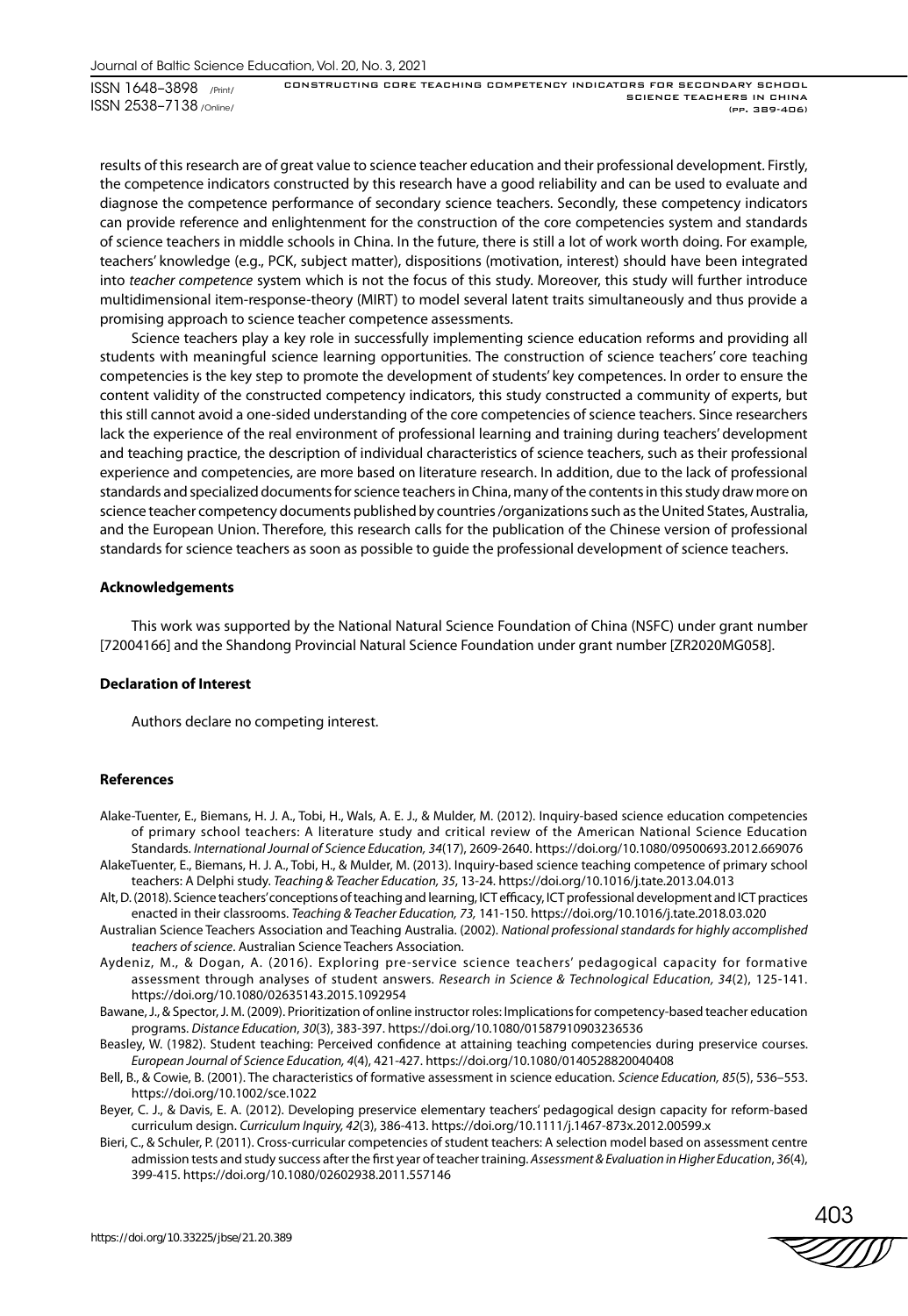Blömeke, S., Gustafsson, J.-E., & Shavelson, R. J. (2015). Beyond dichotomies. competence viewed as a continuum. *Zeitschrift für Psychologie, 223*(1), 3–13. https://doi.org/10.1027/2151-2604/a000194

- Bruce G. Waldrip, & Leonie J. Rennie. (2006). The effective science teacher: Perceptions of teachers and their principals. *Asia-Pacific Journal of Teacher Education, 20*(1), 13-24. https://doi.org/10.1080/0311213920200103
- Butzow, J. W., & Qureshi, Z. (1978). Science teachers' competencies: A practical approach. Sci*ence Education, 62*(1), 59-66. https://doi.org/10.1002/sce.3730620109
- Bybee, R. W. (1995). Achieving scientific literacy. *The Science Teacher*, *62*(7), 28.
- Caena, F. (2014). Teacher Competence Frameworks in Europe: Policy-as-Discourse and Policy-as-Practice. *European Journal of Education*, *49*(3), 311-331. https://doi.org/10.1111/ejed.12088
- Carlson, J., & Daehler, K. R. (2019). The refined consensus model of pedagogical content knowledge in science education. In A. Hume, R. Cooper, & A. Borowski (Eds.), *Repositioning pedagogical content knowledge in teachers' knowledge for teaching science* (pp. 77–92). Springer Singapore. https://doi.org/10.1007/978-981-13-5898-2\_2
- Carril, P. C. M., Sanmamed, M. G., & Sellés, N. H. (2013). Pedagogical roles and competencies of university teachers practicing in the e-learning environment. *The International Review of Research in Open and Distributed Learning, 14*(3), 462-487. https://doi.org/10.19173/irrodl.v14i3.1477
- Castle, K. (2006). Autonomy through pedagogical research. *Teaching & Teacher Education, 22*(8), 1094-1103. https://doi.org/10.1016/j.tate.2006.07.001
- Champagne, A. B., & Hornig, L. E. (1987). Issues of science teacher quality, supply, and demand. *Science Education*, *71*(1), 57-76. https://doi.org/10.1002/sce.3730710110
- Chang, P. T., Huang, L. C., & Lin, H. J. (2000). The fuzzy Delphi method via fuzzy statistics and membership function fitting and an application to the human resources. *Fuzzy Sets & Systems, 112*(3), 511-520. https://doi.org/10.1016/S0165-0114(98)00067-0
- Cheng, E. C. (2014). Learning study: nurturing the instructional design and teaching competency of pre-service teachers. *Asia-Pacific Journal of Teacher Education, 42*(1), 51-66. https://doi.org/10.1080/1359866X.2013.869546
- Chin, C. (2006). Classroom interaction in science: Teacher questioning and feedback to students' responses. *International Journal of Science Education, 28*(11), 1315-1346. https://doi.org/10.1080/09500690600621100
- Dalkey, N., & Helmer, O. (1963). An experimental application of the Delphi: Method to the use of experts. *Management Science, 9*, 458-467. https://doi.org/10.1287/mnsc.9.3.458
- Davis, E. A., Beyer, C., Forbes, C. T., & Stevens, S. (2011). Understanding pedagogical design capacity through teachers' narratives. *Teaching & Teacher Education, 27*(4), 797-810. https://doi.org/10.1016/j.tate.2011.01.005
- Davis, E. A., Petish, D., & Smithey, J. (2006). Challenges new science teachers face. *Review of Educational Research*, *76*(4), 607-651. https://doi.org/10.3102/00346543076004607
- Deacon, C., Hajek, A., & Schulz, H. (2017). Graduate teaching assistants' perceptions of teaching competencies required for work in undergraduate science labs. *International Journal of Science Education*, *39*(16), 2189-2208. https://doi.org/10.1080/09500693.2017.1367110
- Deng, F., Chai, C. S., Tsai, C., & Lee, M. (2014). The relationships among Chinese practicing teachers' epistemic beliefs, Pedagogical Beliefs and Their Beliefs about the Use of ICT. *Educational Technology & Society*, *17*(2), 245-256. https://doi.org/10.1080/09500693.2017.1367110
- Deveci, I. (2016). Perceptions and competence of Turkish pre-service science teachers with regard to entrepreneurship. *Australian Journal of Teacher Education, 41*(5), 153-170. https://doi.org/10.14221/ajte.2016v41n5.10
- De Putter-Smits, L. G. A., Taconis, R., Jochems, W., & Van Driel, J. (2012). An analysis of teaching competence in science teachers involved in the design of context-based curriculum materials. *International Journal of Science Education, 34*(5), 701-721. https://doi.org/10.1080/09500693.2012.656291

Distler, J. W. (2007). Critical thinking and clinical competence: Results of the implementation of student-centered teaching strategies in an advanced practice nurse curriculum. *Nurse Education in Practice, 7*(1), 53-59. https://doi.org/10.1016/j.nepr.2006.08.003

- Dobber, M., Akkerman, S. F., Verloop, N., & Vermunt, J. D. (2012). Student teachers' collaborative research: Small-scale research projects during teacher education. *Teaching & Teacher Education, 28*(4), 609-617. https://doi.org/10.1016/j.tate.2012.01.009
- Eichinger, J. (1992). College science majors' perceptions of secondary school science: An exploratory investigation. *Journal of Research in Science Teaching, 29*(6), 601-610. https://doi.org/10.1002/tea.3660290608
- Flores, J. G. (2016). Variables associated to the self-efficacy perceived by Spanish secondary school science

teachers. *Revista de Educacion,* (373), 85-108. https://doi.org/10.4438/1988-592X-RE-2016-373-322

- Forbes, C. T., & Davis, E. A. (2010). Curriculum design for inquiry: Preservice elementary teachers' mobilization and adaptation of science curriculum materials. *Journal of Research in Science Teaching, 47*(7), 820-839. https://doi.org/10.1002/tea.20379
- Gilberts, G. H., & Lignugariskraft, B. (1997). Classroom management and instruction competencies for preparing elementary and special education teachers. *Teaching & Teacher Education, 13*(6), 597-610. https://doi.org/10.1016/S0742-051X(97)80003-0
- Green, R. D., & Osah-Ogulu, D. J. (2003). Integrated science teachers' instructional competencies: An empirical survey in rivers state of Nigeria. *Journal of Education for Teaching: International Research and Pedagogy, 29*(2), 149-158. https://doi.org/10.1080/0260747032000092657
- Guiller, J., Durndell, A., & Ross, A. (2008). Peer interaction and critical thinking: Face-to-face or online discussion?. *Learning and Instruction, 18*(2), 187-200. https://doi.org/10.1016/j.learninstruc.2007.03.001
- Hensiek, S., Dekorver, B. K., Harwood, C. J., Fish, J., O'Shea, Kevin, & Towns, M. (2016). Improving and assessing student hands-on laboratory skills through digital badging. *Journal of Chemical Education*, *93*(11), 1846-1854. https://doi.org/10.1021/acs.jchemed.6b00234

404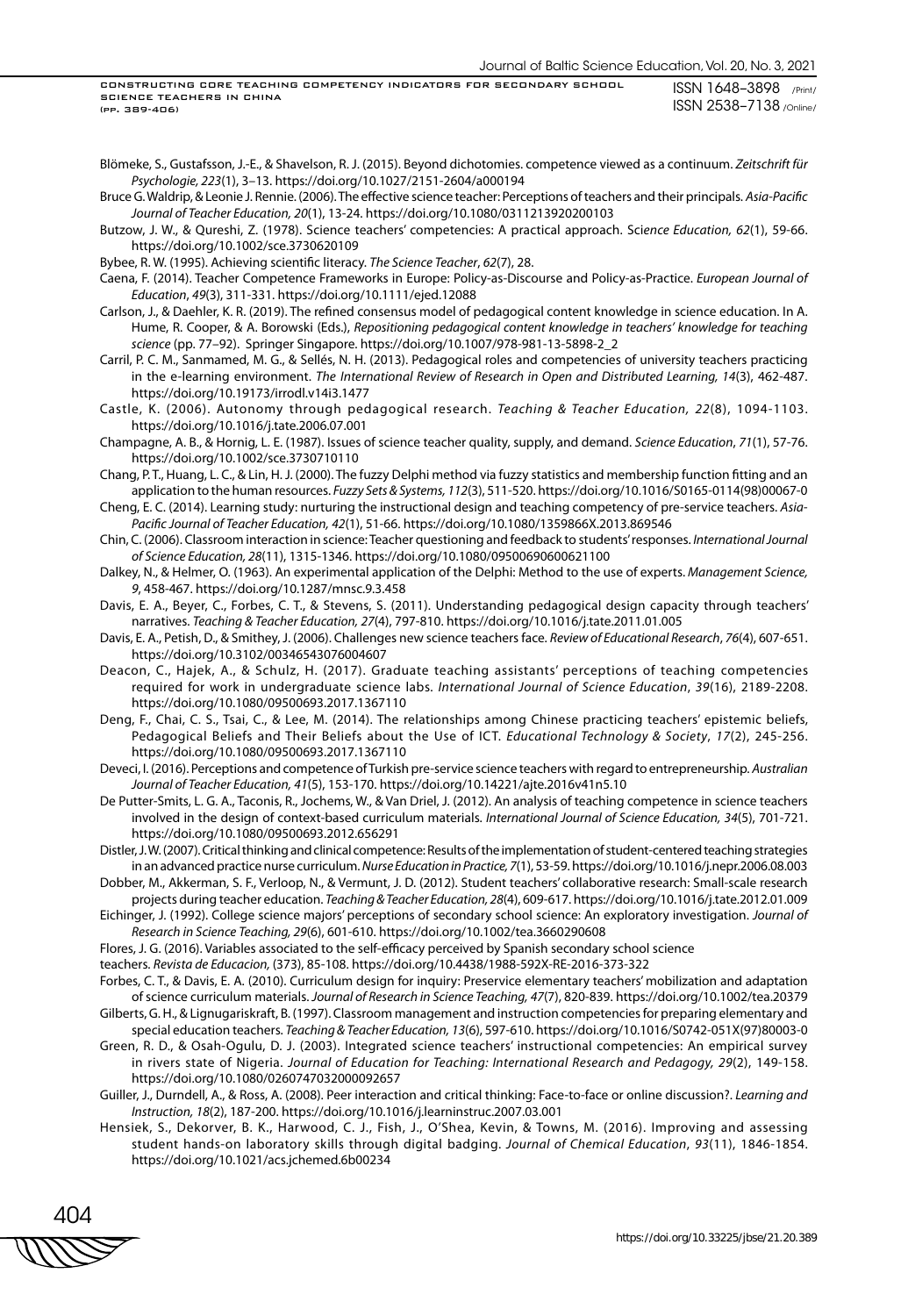Hofstein, A., Eilks, I., & Bybee, R. (2011). Societal issues and their importance for contemporary science education—a pedagogical justification and the state-of-the-art in Israel, Germany, and the USA. *International Journal of Science and Mathematics Education*, *9*(6), 1459-1483. https://doi.org/10.1007/s10763-010-9273-9

Ingersoll, R. M. (2011). Do we produce enough mathematics and science teachers? *Phi Delta Kappan*, *92*(6), 37-41. https://doi.org/10.1177/003172171109200608

Ishikawa, A., Amagasa, M., Shiga, T., Tomizawa, G., Tatsuta, R., & Mieno, H. (1993). The max-min Delphi method and fuzzy Delphi method via fuzzy integration. *Fuzzy Sets and Systems, 55*(3), 241-253. https://doi.org/10.1016/0165-0114(93)90251-C

Jang, S. (2014). The effect of students' communication ability, leadership, critical thinking ability, and ICT-literacy on the learner's reflective thinking in the project-based learning environment. *The Korean Journal of Educational Methodology Studies, 26*(3), 391-407. https://doi.org/10.17135/jdhs.2019.19.1.31

John, P. D. (2006). Lesson planning and the student teacher: Re-thinking the dominant model. *Curriculum Studies, 38*(4), 483-498. https://doi.org/10.1080/00220270500363620

- Kadioglu-Akbulut, C., Cetin-Dindar, A., Küçük, S., & Acar-Sesen, B. (2020). Development and Validation of the ICT-TPACK-Science Scale. *Journal of Science Education and Technology*, *29*(3), 355-368. https://doi.org/10.1007/s10956-020-09821-z
- Kaendler, C., Wiedmann, M., Rummel, N., & Spada, H. (2015). Teacher competencies for the implementation of collaborative learning in the classroom: A framework and research review. *Educational Psychology Review, 27*(3), 505-536. https://doi.org/10.1007/s10648-014-9288-9

Kaufmann, A., & Gupta, M. M. (1988). *Fuzzy mathematical models in engineering and management science*. Elsevier Science.

- Klein, J. D., & Jun, S. (2014). Skills for instructional design professionals. *Performance Improvement, 53* (2), 41-46. https://doi.org/10.1002/pfi.21397
- Knightbardsley, A., & Mcneill, K. L. (2016). Teachers' pedagogical design capacity for scientific argumentation. *Science Education, 100*(4), 645-672. https://doi.org/10.1002/sce.21222
- Li, A. T., & Lin, J. W. (2014). Constructing core competency indicators for clinical teachers in Taiwan: A qualitative analysis and an analytic hierarchy process. *BMC Medical Education*, *14*(1), 75. https://doi.org/10.1186/1472-6920-14-75
- Lin, L.-Z., & Lu, C.-F. (2013). Fuzzy group decision-making in the measurement of ecotourism sustainability potential. *Group Decision and Negotiation, 22*(6), 1051–1079. https://doi.org/10.1007/s10726- 012-9305-7
- Lopezperez, M. V., Perezlopez, M. C., & Rodriguezariza, L. (2011). Blended learning in higher education: Students' perceptions and their relation to outcomes. *Computers & Education, 56*(3), 818-826. https://doi.org/10.1016/j.compedu.2010.10.023
- McClelland, D., C. (1973). Testing for competence rather than for "intelligence". *American Psychologist, 28*(1), 1-14. https://doi.org/10.1037/h0034092
- Moynihan, S., Paakkari, L., Valimaa, R., Jourdan, D., & Mannixmcnamara, P. (2015). Teacher competencies in health education: Results of a Delphi study. *PLOS ONE*, *10*(12), 1-17. https://doi.org/10.1371/journal.pone.0143703
- Mulder, M. (2012). European vocational education and training. In Wilson, J. P. (eds.). *Human resource development: Learning, education, and training* (pp. 155-175). Kogan Page.
- Murray, T. J., Pipino, L. L., & van Gigch, J. P. (1985). A pilot study of fuzzy set modification of Delphi. *Human Systems Management*, *5* (1), 76-80. https://doi.org/10.1080/0886571X.2011.550171
- National Research Council. (1996). *National science education standards.* Washington DC, National Academy Press.
- OECD. (2005). *The definition and selection of key competencies: Executive summary.* http://www.deseco.admin.ch/2005. dskcexecutivesummary.pdf

OECD. (2006). *Assessing scientific, reading and mathematical literacy: A framework for PISA 20*06. Paris: OECD PUBLICATIONS.

Pacific Policy Research Center. (2010). *21st Century Skills for Students and Teachers*. United States: Honolulu: Kamehameha Schools, Research & Evaluation Division.

Park, S., & Oliver, J. S. (2008). Revisiting the conceptualisation of pedagogical content knowledge (PCK): PCK as a conceptual tool to understand teachers as professionals. *Research in Science Education, 38*(3), 261-284. https://doi.org/10.1007/s11165-007-9049-6

- Saaty, T. L. (1977). A scaling method for priorities in hierarchical structures. *Journal of Mathematical Psychology*, *15*(3), 234-281. https://doi.org/10.1016/0022-2496(77)90033-5
- Saido, G. A. M., Siraj, S., Dewitt, D., & Al-Amedy, O. S. (2018). Development of an instructional model for higher order thinking in science among secondary school students: A fuzzy Delphi approach. *International Journal of Science Education*, *40*(8), 847-866. https://doi.org/10.1080/09500693.2018.1452307
- Sedibe, M., Maema, E., Fourie, J., & Peter, K. (2014). Natural science teachers' perceptions of their teaching competence in senior phase township schools in Soweto Area, Gauteng Province. *Journal of Anthropology, 18*(3), 1115-1122. https://doi.org/10.1080/09720073.2014.11891594
- Shaharabani, Y. F., & Tal, T. (2017). Teachers' practice a decade after an extensive professional development program in science education. *Research in Science Education, 47*(5), 1031-1053. https://doi.org/10.1007/s11165-016-9539-5
- Simpson, R. D., & Brown, D. R. (1977). Validating science teaching competencies using the Delphi method. *Science Education*, *61*(2), 209-219. https://doi.org/10.1002/sce.3730610212
- Spencer, L. M., & Spencer, S. M. (1993). *Competence at work model for superior performance*. Wiley.
- Spore, L. (1962). The competences of secondary school science teachers. *Science Education*, *46*(4), 319-334. https://doi.org/10.1002/sce.3730460410

Stenhouse, L. (1981). What counts as research? *British Journal of Educational Studies*, *29*(2), 103-114. https://doi.org/10.2307/3120018

Sudirman, S. (2017). Efforts to improve teacher competence in developing a lesson plan through sustainable guidance in SMKN 1 Mamuju. *Journal of Education & Practice, 8*(5), 114-119.